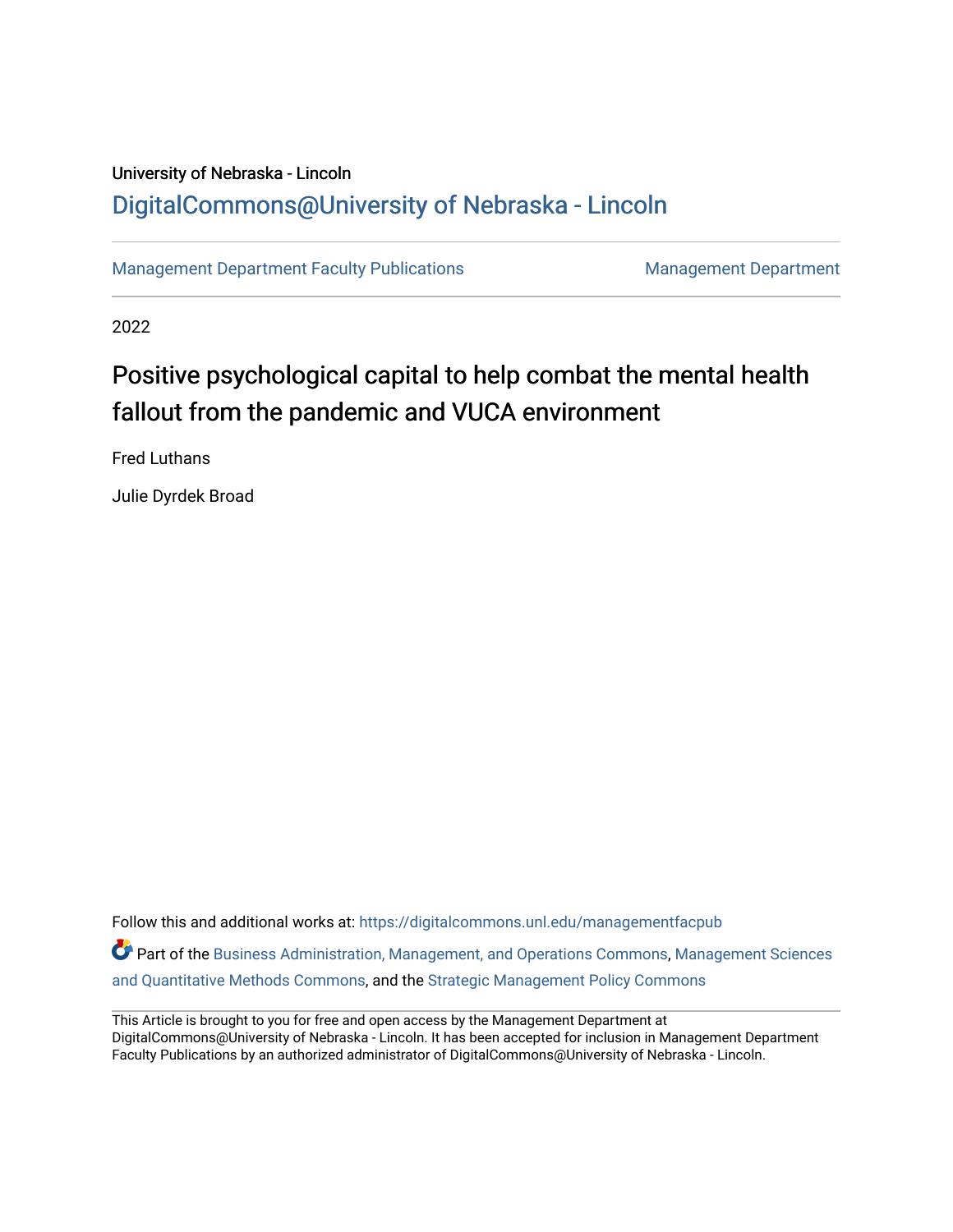# Positive psychological capital to help combat the mental **health fallout from the pandemic and VUCA environment**

**ncbi.nlm.nih.gov**[/pmc/articles/PMC9190784](https://www.ncbi.nlm.nih.gov/pmc/articles/PMC9190784/?report=classic) a

Organ Dyn. 2022 April-June; 51(2): 100817. Published online 2020 Dec 9. doi: [10.1016/j.orgdyn.2020.100817](https://doi.org/10.1016%2Fj.orgdyn.2020.100817) PMCID: PMC9190784 ⁎

[Fred Luthans](https://pubmed.ncbi.nlm.nih.gov/?term=Luthans%20F%5BAuthor%5D) and [Julie Dyrdek Broad](https://pubmed.ncbi.nlm.nih.gov/?term=Broad%20JD%5BAuthor%5D) Author information Copyright and License information [Disclaimer](https://www.ncbi.nlm.nih.gov/pmc/about/disclaimer/) University of Nebraska-Lincoln, United States

Positive Organizational Behavior Institute, United States

Corresponding author.

[Copyright](https://www.ncbi.nlm.nih.gov/pmc/about/copyright/) © 2020 Elsevier Inc. All rights reserved.

The major purpose of this article is to provide valuable insights and specific guidelines into how the now established "Positive Psychological Capital" or simply PsyCap can help prevent, treat, and sustainably recover from the current mental health global challenges. Specifically, we propose and demonstrate how PsyCap can play a realistic alternative, supplementary, non-stigma role in fighting the dramatically increasing mental illness due to the COVID-19 pandemic and the VUCA (Volatile, Uncertain, Complex, Ambiguous) environment. Moreover, our hope is the evidence based PsyCap perspective and approach presented in this article will have a spillover effect on improving performance and especially well-being of individuals, teams, and families long after the coronavirus pandemic is over.

### **Background and Meaning of Positive Psychological Capital or PsyCap**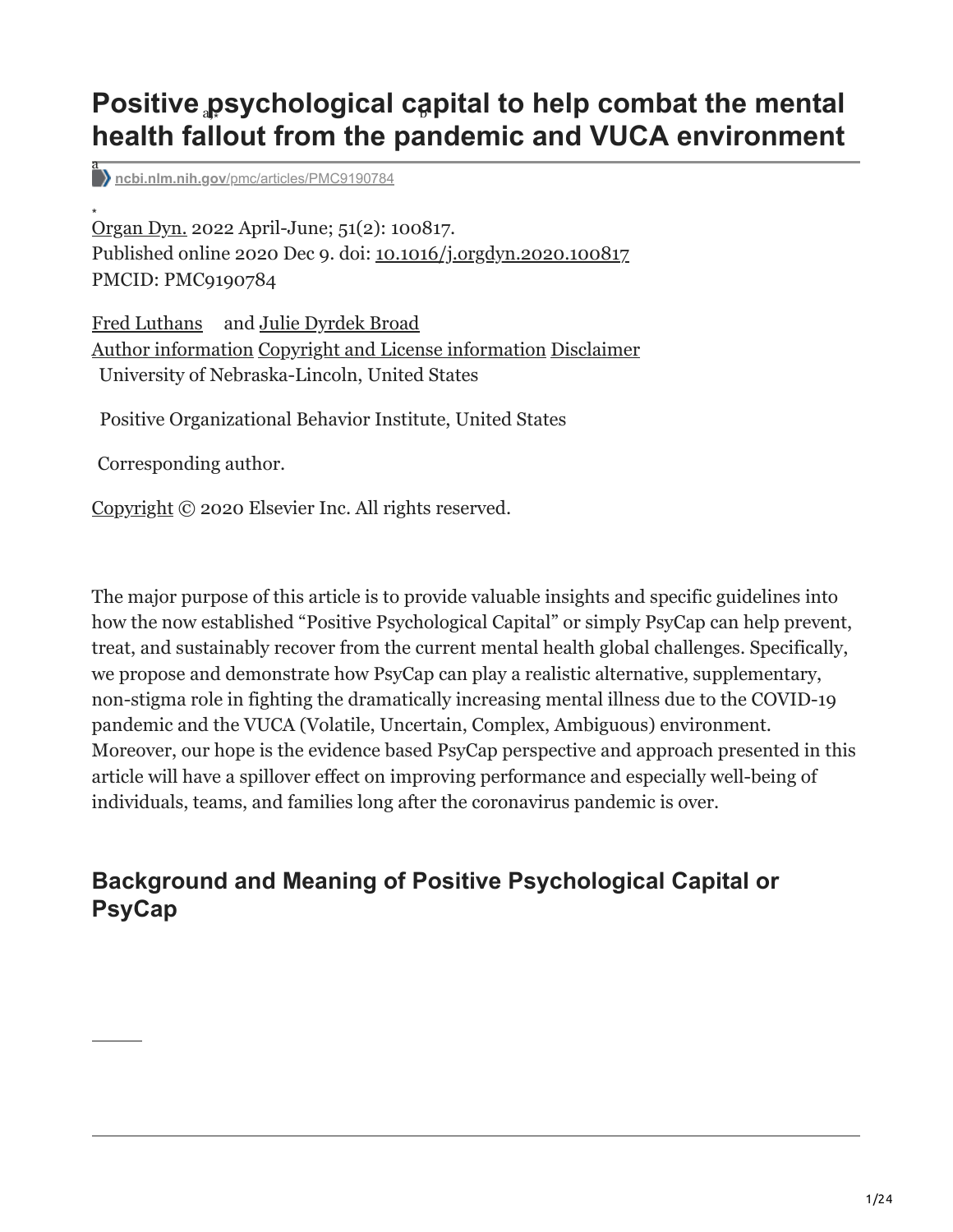Positive Psychological Capital or PsyCap was introduced into the management and organizational behavior/psychology literature right after the turn of the century (see a couple of articles by Luthans in the 2002 issues of *Journal of Organizational Behavior* and *Academy of Management Executive)*. These articles resulted from his participation as an external Gallup Senior Scientist at the first annual Positive Psychology Summit held at the Gallup Organization in 1999. The impetus for this Summit came from well-known research psychologist Martin Seligman's 1998 Presidential Address to the American Psychological Association where he charged the field to look for what was right with people rather than the overwhelming emphasis which was being given to what was wrong. Seligman adamantly called for a more balanced shift in research and application, focusing relatively more on the positive. With a newly energized positive psychology, he urged more attention be given to how can psychology move people from being just normal to being extraordinary and thriving, rather than the negative with almost sole attention being given to fixing the abnormal and dysfunctional psychological problems.

During the 50 years following World War II, the standing-up of organizations such as the Veterans Administration and The National Institute for Mental Health (NIMH, which Seligman observed should have been called the National Institute of Mental Illness) resulted in almost exclusive research on the negative – deficits, diagnosis, and treatment of mental illness, at the expense of understanding and leveraging the positive – well-being, happiness, satisfaction – with – life, or better yet, growth, performance and human thriving. This new emphasis in psychological research led to positive psychology and soon after Positive Organizational Behavior and Psychological Capital or PsyCap with groundbreaking research on their impact on performance and eventually well-being.

PsyCap was first defined as state-like positive organizational behavior aimed at improving performance: "the study and application of positively oriented human resource strengths and psychological capacities that can be measured and make a contribution to performance improvement in the workplace" (from the Luthans article in the 2002 *Journal of Organizational Behavior*, p. 698). From the beginning, the following scientific criteria were set and must be met in order to be considered a positive psychological capital resource: (1) theory and research supported and validly measurable, (2) related to positive impact on desired outcomes, and (3) state-like and thus, open to learning, development, change, and management.

Research following these inclusion criteria led to the identification of a second-order, core construct termed Psychological Capital or simply PsyCap which is comprised of the four wellknown positive psychology first order resources of: (1) Hope, (2) Efficacy, (3) Resilience, and (4) Optimism, and is often referred to by its acronym of the "HERO within." Importantly, over about the past two decades, PsyCap both theoretically and empirically has been clearly demonstrated to be a second-order, core construct which accounts for more variance in attitudes, behavior, well-being, and performance than the four individual positive constructs that make it up. In keeping with the inclusion requirements, to date PsyCap as a core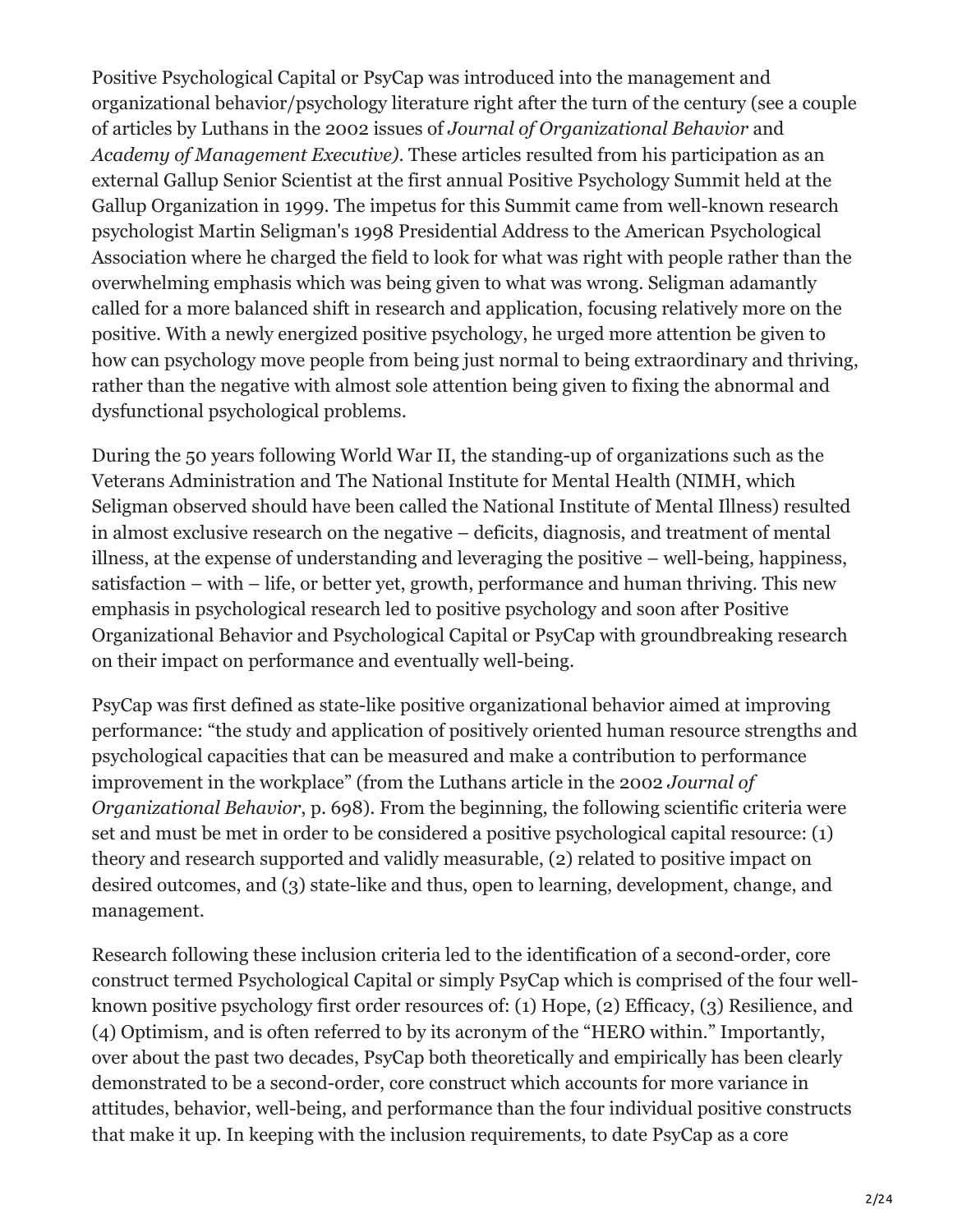construct has a sound theoretical foundation, considerable supporting research (including across cultures), a valid published measure, and has also been clearly demonstrated to be open to development and have a desirable impact on all types of positive outcomes and across a wide variety of workplace domains and cultures (see the top downloaded summary article by Luthans and Youssef-Morgan in the 2017 *Annual Review of Organizational Psychology and Organizational Behavior*).

PsyCap is specifically defined and now universally accepted as being "an individual's positive psychological state of development characterized by: (1) having confidence (self-efficacy) to take on and put in the necessary effort to succeed at challenging tasks; (2) making a positive attribution (optimism) about succeeding now and in the future, (3) persevering toward goals, and when necessary, redirecting paths to goals (hope) in order to succeed, and (4) when beset by problems and adversity, sustaining and bouncing back and even beyond (resilience) to attain success" (from p. 3 of the 2007 and p. 2 of the 2015 Oxford U. Press books on *Psychological Capital* by Luthans, Youssef-Morgan, & Avolio).

The emergence of PsyCap represented a new form of capital (previously largely unrecognized and underdeveloped) that focuses on "who you are" and, even more importantly, "who you can become" tapping into human potential and thriving. PsyCap has been clearly demonstrated to be an evidence-based predictor of all types of workplace performance. More recently, a wealth of published research has clearly shown PsyCap is also related to desired outcomes of all types of well-being at all levels of analysis (individual, group/team, and organizational) in an increasing number of domains. Specifically, PsyCap has been found to predict both performance and well-being, especially in high-stress environments.

## **Implications PsyCap May Have for Mental Health**

Although being positive is generally accepted as being a major contributor to one's mental health, it is still important to acknowledge that positively-oriented human strengths and positive psychological resources still has room for the "dark side of emotions" for well-being and performance. For example, those diagnosed with COVID-19 are expected to experience potentially significant changes in their health and well-being. Immediately following say a COVID diagnosis, one would expect to see an increase in negative emotions, stress, anxiety, and possibly depression. This is a normal response to a traumatic negative event in anyone's life. However, if individuals are trained to focus on the development of positively oriented human strengths and psychological resources, they can encounter such experiences with optimized psychological resources to deal with the challenge. They can create a "buffer" around such stressors, thereby learning the skills to support their well-being and performance, even with a COVID-19 diagnosis.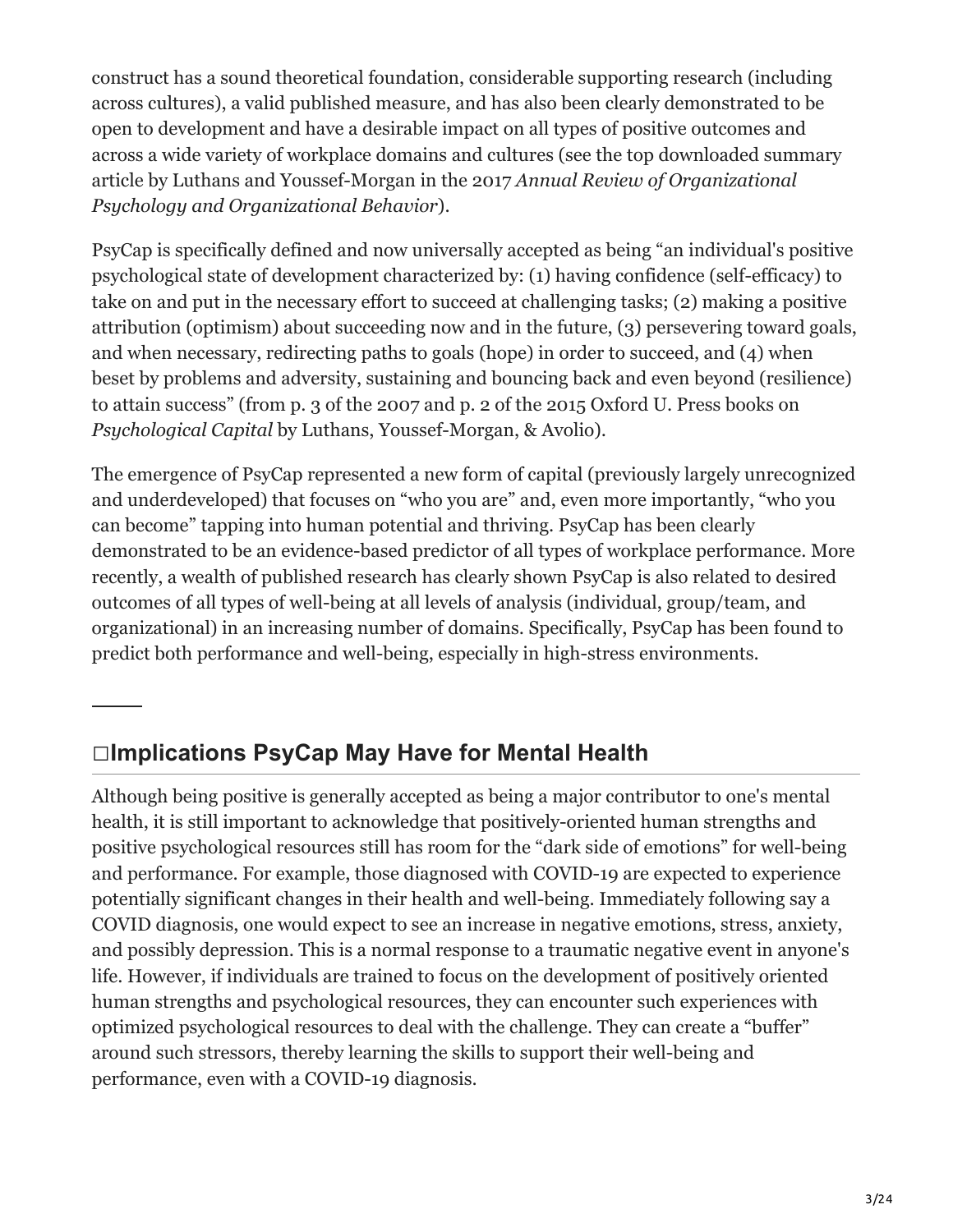We know from our collaboration with the Dana Farber Cancer Institute at Harvard University that a positive approach may be able to be developed, accrued, and sustained, even among patients facing cancer or HIV diagnoses, informing our PsyCap application to COVID-19. We will explore this further in this article as we begin to understand the often previously untapped and underdeveloped positive resource of PsyCap and its application to the prevention, treatment, and sustainable recovery from the coronavirus and the dysfunctional reactions associated with today's and the foreseeable future's environment.

The recent pandemic has not only fractured the healthcare infrastructure worldwide, but also plunged people in general and employees in particular into a seismic paradigm shift in how they live, work, play, learn, and fundamentally what it means to "be human". Add in awakened awareness and deep concern of human rights and equality issues, unstable and very divisive political forces, the sudden shift caused by the pandemic from largely brick and mortar to open and virtual access, and an accelerating Fourth Industrial Revolution that is upon us. These erupting changes have led to what is increasingly being referred to as a VUCA (Volatile, Uncertain, Complex, and Ambiguous) environment with its accompanying epidemic of stress, anxiety, depression, substance (e.g., opioid) abuse and suicide.

Although use of the acronym VUCA was found by the Army War College Library as far back as 1987, it was commonly used in War College student papers starting in the early '90's. One study examining origins of the term which was published in 1992, attributed it to General Maxwell Thurman. In general, VUCA is considered drawn from the classic leadership theories of Warren Bennis and Burt Nanus and referred to the environment surrounding the collapse of the Soviet Union. Since then, the term has extended beyond the Department of Defense into the organizational literature to describe the current and future turbulent or VUCA environment such as we have been experiencing under the pandemic and further aggravated by Fourth Industrial Revolution drivers. Stress, anxiety, depression, and suicide are often driven by an individual sense of control and self-precepts of efficacy in managing contexts and stressors. Within VUCA contexts, which includes COVID-19, many individuals are experiencing declines in their sense of control and self-precepts of efficacy as evidenced by double digit increases in anxiety, stress, depression, and suicide globally (e.g., the Kaiser Family Foundation recently reported 39 percent of Americans said the current situation was having a negative effect on their mental health and the rate is much higher among health care and other essential workers on the front lines of the COVID-19 crisis).

To date, combatting this mental health crisis has largely taken a singular, medical-model approach. For example, pharmacies are currently reporting a huge increase in the revenues from doctor prescribed anti-anxiety/depression meds, but overall drugstore non-prescription revenues are way down. There seems no doubt that many are suffering from the mental health fallout from the pandemic and are turning to medically prescribed drugs for relief.

We are proposing the non-stigma oriented positive PsyCap, which empowers individuals, groups and teams, leaders, organizations, communities, and even countries, can help combat the mental health fallout from the pandemic. As a bonus, PsyCap can also tap into human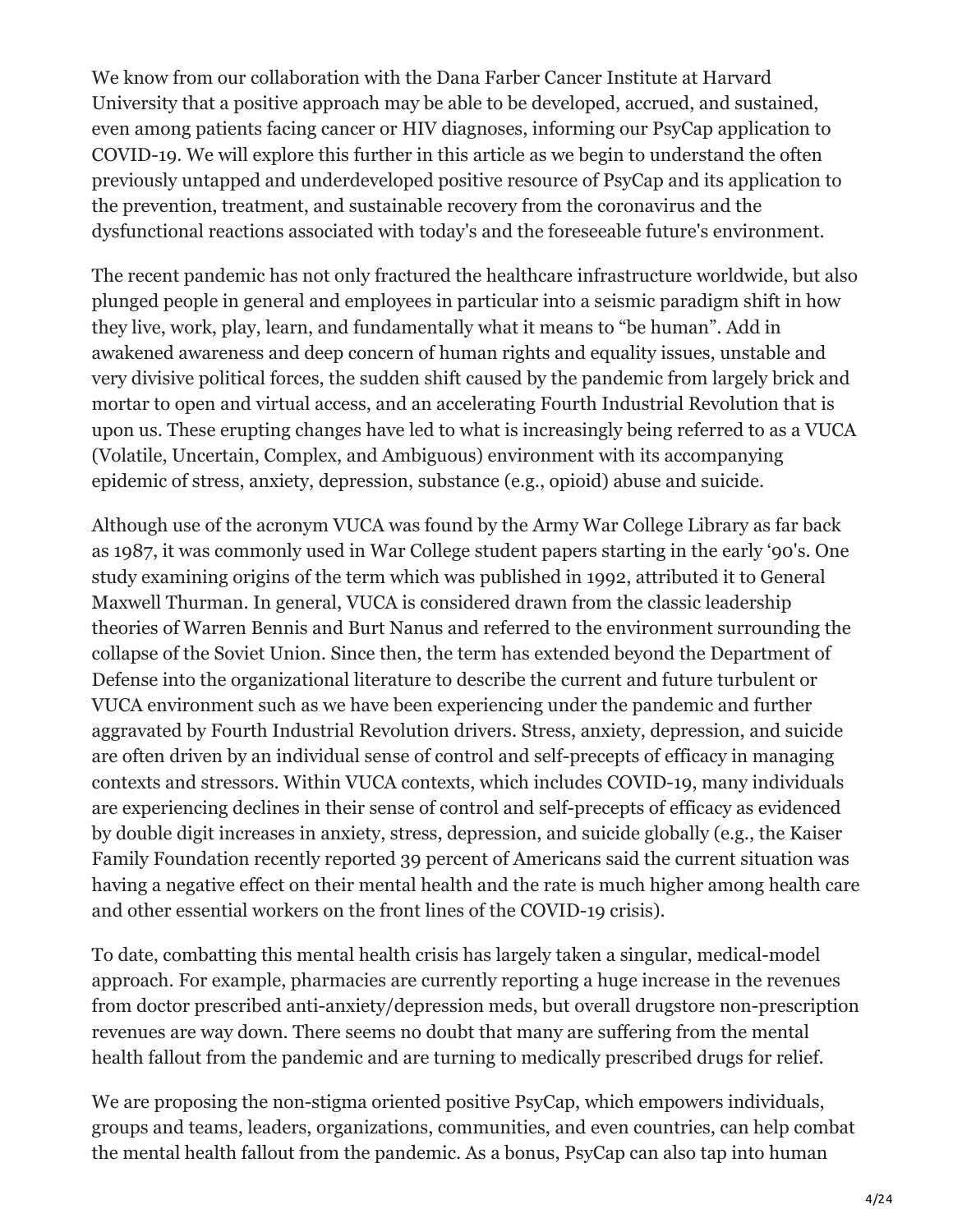potential by improving well-being and performance simultaneously. Specifically, we make the case for and provide the understanding of why PsyCap may play an important alternative/supplementary role to the medical model in combatting the surging mental health issues emanating from COVID-19 and VUCA. In addition, we offer in the appendix a condensed specific evidence-based short training intervention to develop PsyCap. Moreover, we also show how PsyCap can be used to globally scale and help close the "knowing-doing" expanding gap in mental health care delivery which exists between individuals/teams/small organizations and large organizations as well as between rural and urban communities worldwide.

COVID-19 has fractured our global healthcare system, to include mental health services, which according to the World Health Organization (WHO) were already woefully lacking. Combined with the stigma associated with seeking help for mental issues, in the pre-COVID-19 environment millions around the world were not receiving the needed mental health services. During COVID-19, the need for masks, hand sanitizers, ventilators and even toilet paper have received tremendous attention, but the global shortage of mental health infrastructure has largely gone unnoticed and unattended. The reality is, from the fallout of the COVID-19 pandemic and the broader VUCA epidemic, millions of individuals can stand to benefit from mental health services, especially those that remove stigma while improving well-being and performance. Yet, already millions around the world, and exponentially many more in the future, are mentally suffering (and deteriorating) in silence. We propose this mental health crisis may be alleviated through the recognition and nurturing of PsyCap (one's existing HERO within) and short evidence-based targeted training interventions such as offered by our extensively tested and used Psychological Capital Intervention or PCI (see Appendix A).

#### **Need for Rethinking the Delivery and Techniques of Mental Health**

The surging popularity of positive psychology in the mental health field and among the general public has unintentionally contributed to the belief that "if it's not positive, it's not good." However, as Canadian clinical psychologist Paul T.P. Wong and others have noted, this monolithic thinking on happiness, positivity, and "the good life" can in turn make us feel even worse when we are not achieving it. Also, stigma remains a huge barrier to seeking and utilizing professional mental health services, even in highly populated metropolitan areas where it is more broadly acceptable and accessible. As indicated, this fear of the stigma associated with mental illness results in a plethora of individuals around the world suffering in silence, or in some cases, medicating. However, except for the increasing recognition and use of PsyCap as described in this article, we are calling for its wider application as indicated in the title of this article to help combat the current and future mental health crisis.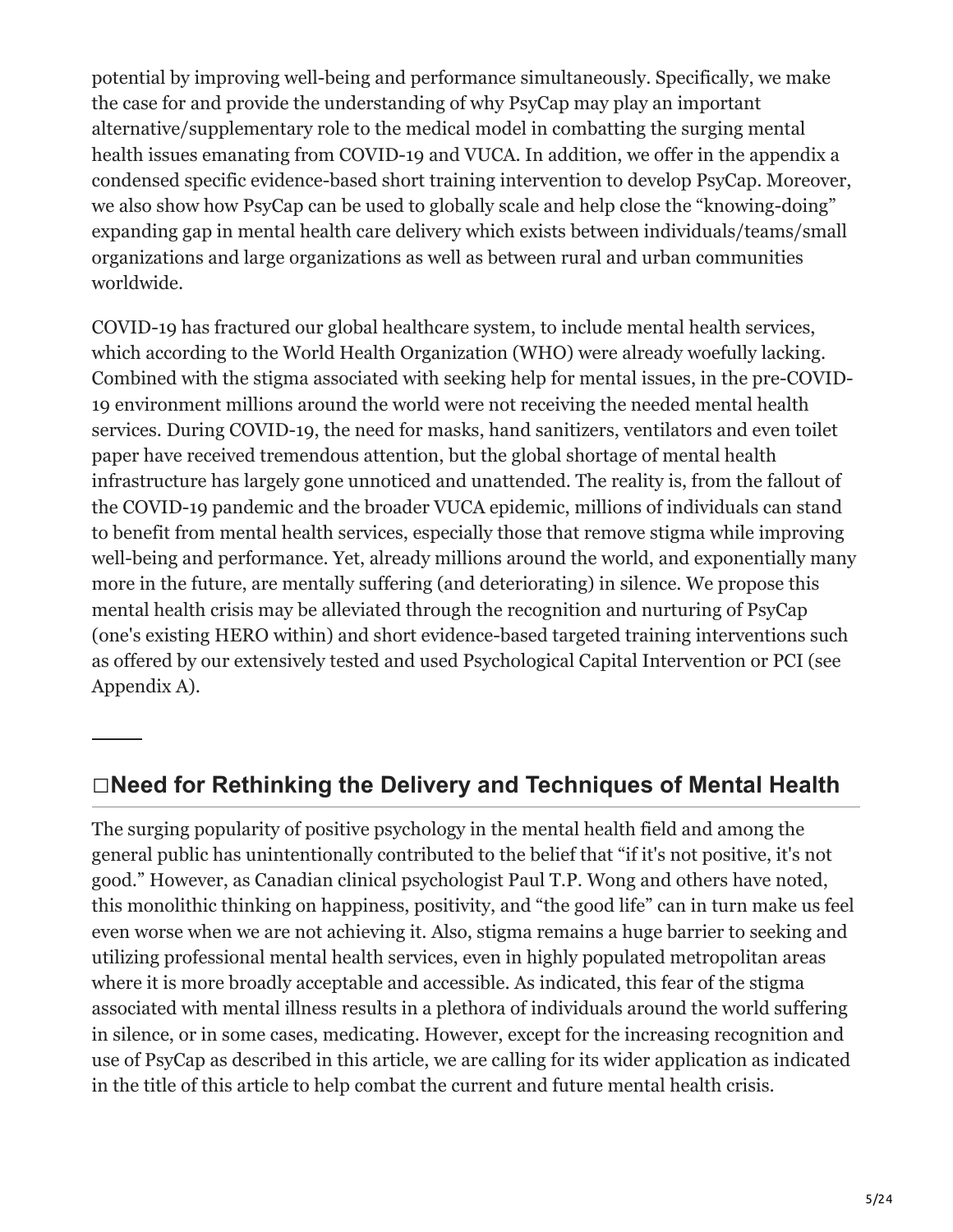If the global healthcare infrastructure is fractured because of COVID-19, to include mental health, we must look beyond our current approaches for alternative and at least supplementary solutions. Such alternatives/supplements are needed to extend the reach of mental health and well-being, especially those which simultaneously increase performance in illness and health. It is well documented that mental health issues left unaddressed can result in physical ailments such as heart disease, diabetes, and ulcers, and of course anxiety, stress, depression, and even suicide. In a COVID-19 environment, where our physical healthcare centers are severely taxed and focused on respiratory care, we must be more proactive in reducing the progression from mental health issues becoming physical ailments which will further stress our healthcare systems.

Alternatives/supplements addressing mental health must also reduce stigma—and be scalable—globally. The World Health Organization recommendation on global mental healthcare includes the extension of services through educated, trained, and in time certified laypersons in small organizations and communities which can provide basic knowledge sharing and support on mental health. They further name the workplace as a primary driver of stress and anxiety, making organizations also a perfect target for vast global interventions, especially those with reduced or no stigma. We would echo the importance of this approach, along with self-help, which can begin to help bridge the gap between those suffering in silence and those receiving positive life changing help. We are proposing that the application of PsyCap is a step in the right direction. However, now the urgent question becomes one of speed to meet our growing and intensifying mental health challenges associated with COVID-19 and today's and tomorrow's VUCA context with or without COVID-19.

The harsh reality is the majority over the course of their lifetime are statistically likely to encounter mental health issues, both within themselves and within their families. COVID-19 and VUCA are obviously aggravating and accelerating our global mental health decline. Without a basic foundational understanding of mental health, well-being, and performance, individuals and families often struggle with being proactive in obtaining knowledge, receiving treatment, and gaining recovery. Specifically, they lack a "common language" or framework to discuss sensitive mental health issues, and stigma drives a further wedge even between family members who are trusted and unconditionally loved.

#### **Learning From Suicide Prevention Research**

The current gloomy picture of the status of mental health is further exasperated by the tragic accelerating rate of suicide. A number of years ago, Dr. Paul Quinnett in his book on suicide, which he called the "forever decision," noted almost all those who attempt suicide share direct or indirect signals, or clues, to loved ones, family members, co-workers, and members of the community in the weeks and days leading up to their suicide attempt. Oftentimes,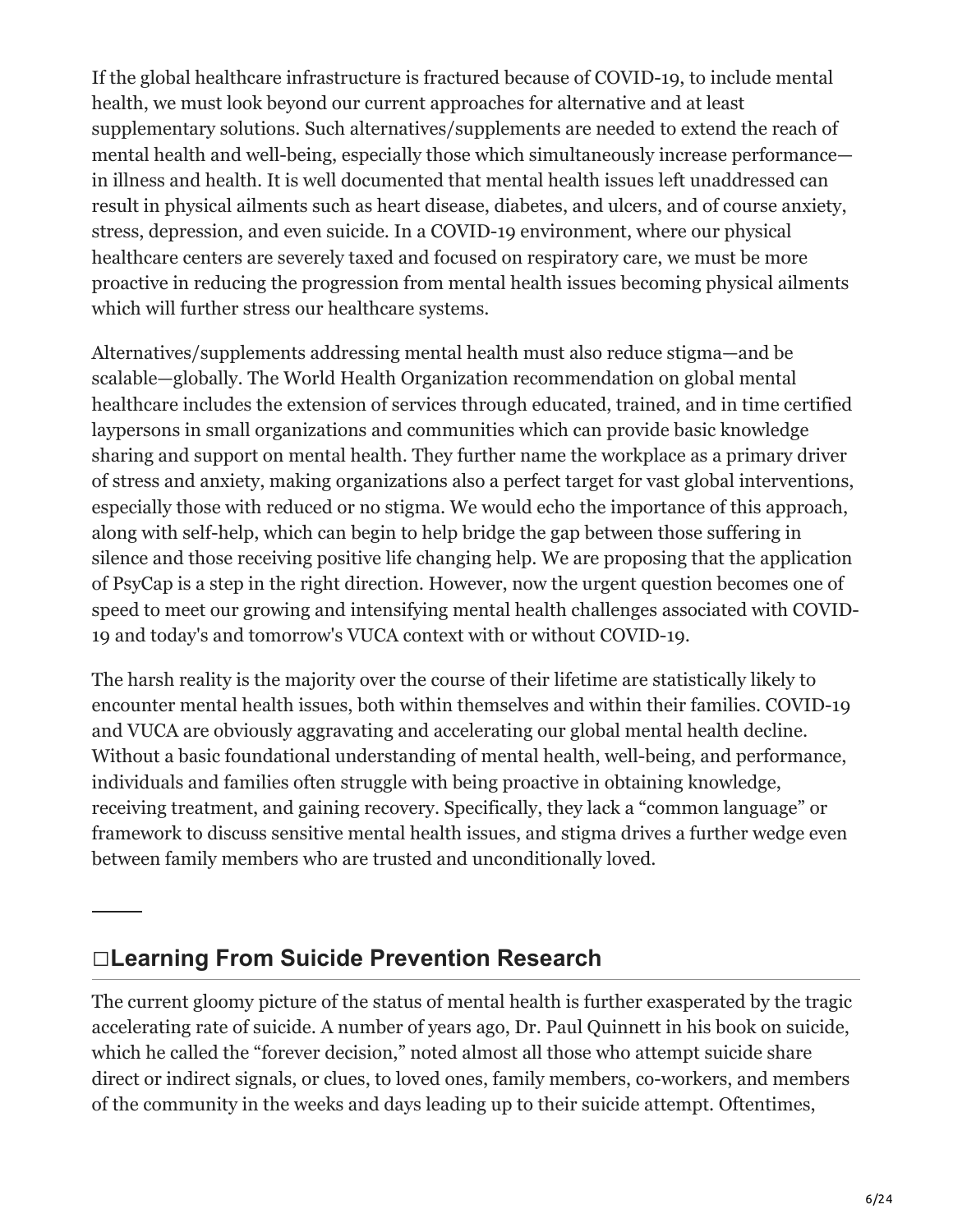these signals or clues are expressed (either directly, "I don't want to live any longer," "life is harder than death for me," or indirectly, "pretty soon you won't have to worry about me any longer") without actionable acknowledgement by the person receiving the message.

According to Dr. Quinnett and his QPR (Question, Persuade, Refer) Institute, post-analysis of a suicide attempt or completion too often indicates many clear signals were left unattended. Quinnett's Institute has spent over 30 years researching suicide, to include postsuicide analysis by military veteran's and loved ones suffering from very treatable mental illnesses. His research indicates that in the days and weeks preceding a suicide attempt, these clues are unfortunately too often left unattended. This is because the general public are largely ignorant of scientific evidence and knowledge regarding suicide prevention, feel a sense of fear when a colleague, friend or loved one shares such thoughts, and are more inclined to NOT address important signals and clues than they are to "lean in" and ask the important questions and provide personal support or get the needed help which could save lives.

Education and military mental health experts use an evidence-based "Gatekeeper Model" of suicide prevention which is intended to do just what the World Health Organization and we recommend. It is designed for laypersons to become educated, knowledgeable, and aware of the signs of depression (the leading and most treatable cause of suicide). According to the Center for Disease Control and Prevention, approximately 90% of all completed suicides are by persons suffering from untreated or under-treated mental health disorders.

This Gatekeeper protocol provides specific steps, actions, and behaviors the aware layperson should follow. For example, the ideal for these Gatekeeper steps are to be analogous to the generally well-known medical model's FAST guideline for identifying a potential stroke (Facial drooping, Arm weakness, Speech difficulties, Time). The goal of such simple guidelines for the layperson is to lead to the individual in crisis receiving immediate help and then, if necessary, professional treatment. It is not in the scope of this article to get into details of the Gatekeeper training protocol, but below we do follow the Suicide Prevention Resource Center's recommendation of combining the Gatekeeper model with strategies like our PsyCap Intervention (PCI, see Appendix A).

According to Dr. Quinnett, suicide is a permanent solution to a temporary problem, and that temporary problem (usually depression) in most cases of suicides, is very treatable. In fact, many individuals who become suicidal and receive support during the days and weeks of this crisis, go on to lead successful fulfilled lives, and never deal with suicidal ideations again. We propose the PsyCap Intervention summarized in Appendix A could provide great value in proactively building, accruing, and leveraging PsyCap resource caravans, which are known to reduce stress, anxiety, depression, and Post Traumatic Stress Disorder (PTSD), could also be applied to help combat suicide.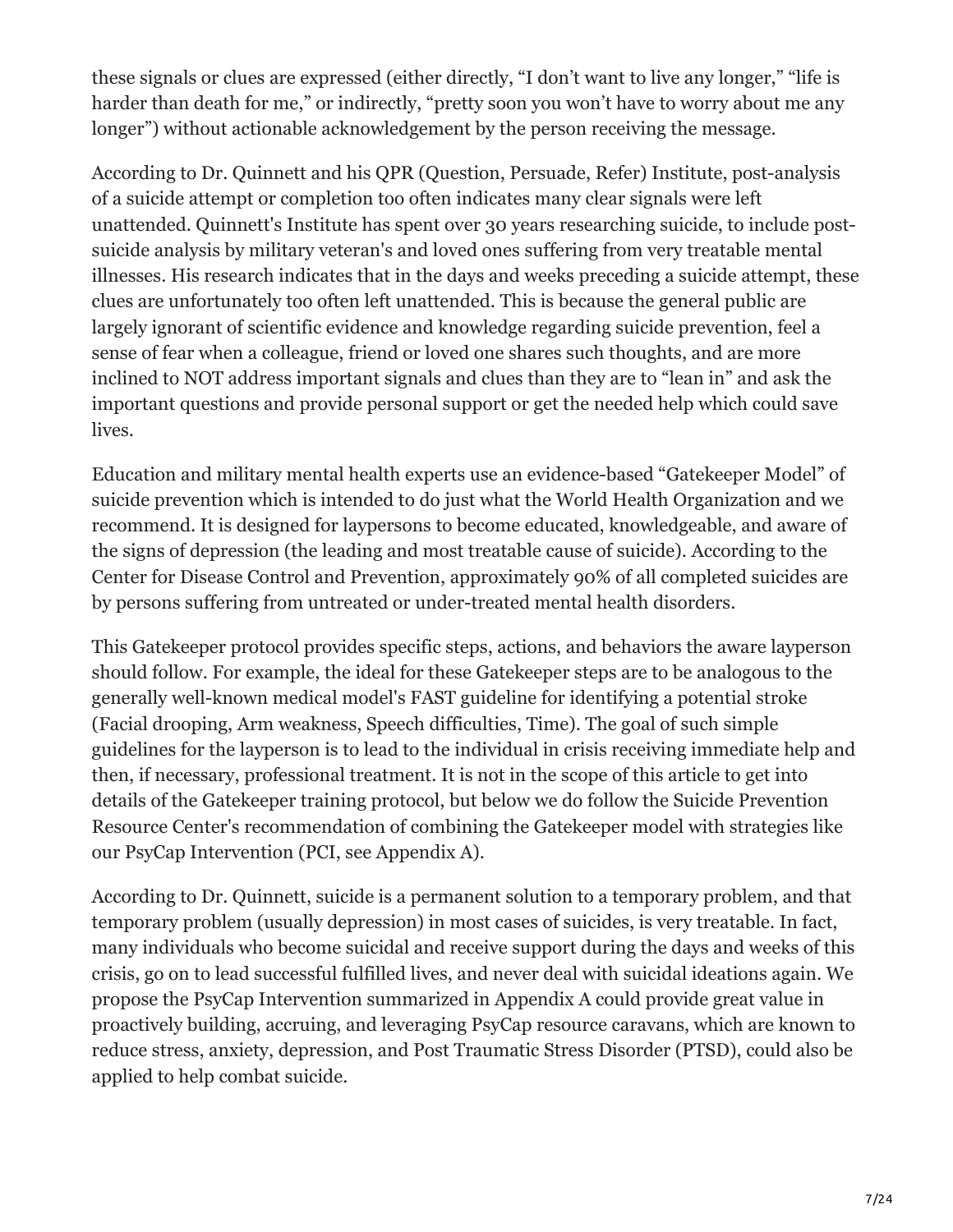Over the course of our careers, we have conducted research and evidence-based applications of short PsyCap Interventions (the PCI). Recently, we have successfully adapted our PCI to include some of the Gatekeeper model of suicide prevention for U.S. military and intelligence personnel. This hybrid Gatekeeper approach (detailed in Appendix A) seems especially applicable to the delivery of PsyCap training interventions to underserved populations. Basic knowledge, education, growth, development, prevention, treatment and cure approaches to well-being and mental health drive a deep wedge between those who have access to health care and those who do not. Moreover, COVID-19 will leave a mark on all people globally for years to come and intensify VUCA. Unfortunately, this long-run impact will complicate mental health issues further with the inevitable increases in the VUCA epidemic of stress, anxiety, depression, substance abuse, violence (to include bullying, sexual harassment, and incivility), grief, and even suicide.

As we reflect on the relevance of the evidence-based Gatekeeper model of suicide prevention, we see many avenues where it can be easily and effectively adapted and used with PsyCap developmental interventions (PCIs) in offering a framework for COVID-19 and VUCA epidemic prevention and treatment of mental issues. Most importantly, our research and academic discussions around the world have demonstrated that even those most sensitive of stigma associated with any psychological intervention, there is an openness and embracement of PsyCap driven by the focus on the positive- *well-being and performance.*

Whereas individuals may experience stigma related to mental health challenges deterring their engagement, we have found wide acceptance with an openness, curiosity, and deeply held interest in the science of PsyCap well-being and performance. The positively- oriented PsyCap focuses on the HERO within – "who we are" and, most importantly, "who we can become" leading to increases in human potential and thriving. The development of PsyCap hope, efficacy, resilience, and optimism, our HERO within, provided to individual, team, organizational, community, and country levels of analysis and inclusive of family members and co-workers/teammates, seems to be an overlooked way to address today's and tomorrow's mental health challenges.

## **Real and Potential Impact of a PsyCap Gatekeeper Approach**

Exploring further the gatekeeper model of suicide prevention, we see many synergies that could be leveraged through a similar PsyCap Gatekeeper Well-being and Performance Model. Following the lead from positive psychology which switched from a focus on the negative to the positive, this hybrid model would focus on positive psychological resources and growth (tapping into human potential and thriving), rather than pathology or mental illness diagnoses.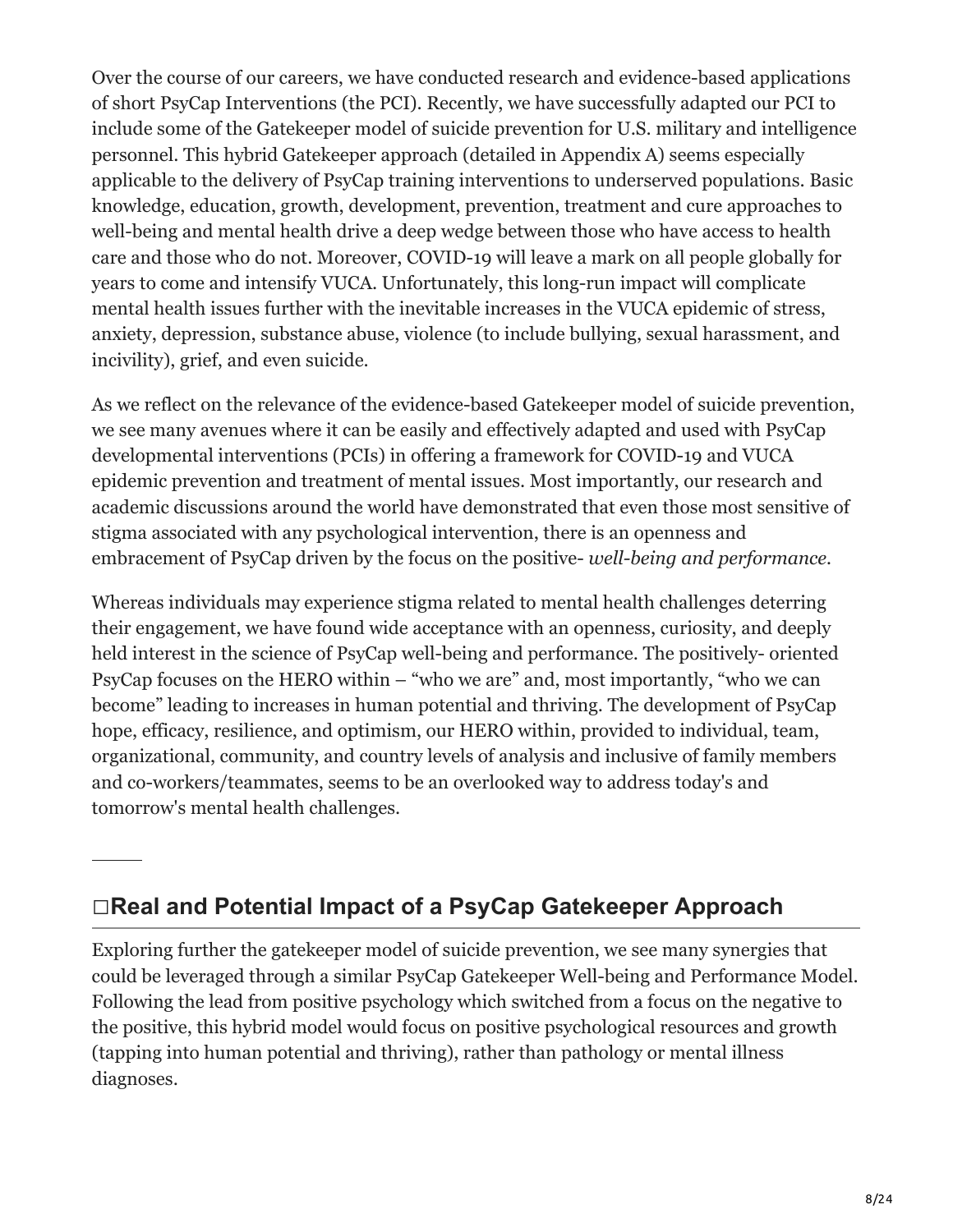To reiterate, established evidence based PsyCap offers a healthy dose of scientific well-being and positive psychology to not only organizational participants, but also youth and people in general, while removing stigma. Further, we see the delivery of PsyCap through individuals, teams, and small or large organizations (all workplaces, including business, education, healthcare, sports, police, the military, and public sector organizations) as they provide an entry point for needed scalability. This method of delivery also extends organizational social responsibility to include organizational participants' family members and general members of the community. As the World Health Organization identifies the workplace as the primary source of stress, and stress increases globally, we in turn see workplaces and organizations as also the conduit for alternative/supplemental solutions in order to meet the increasing demands of global declining mental health. Furthermore, we see educational institutions as key early entry points to build PsyCap resources from K-12, into college and early adulthood, which are preparation for arriving in the full-time workforce.

As we face COVID-19 and VUCA epidemic prevention, treatment and sustainable recovery, mental well-being is continuing a sharp decline that, as indicated, began prior to the coronavirus pandemic. As a result, our PsyCap Gatekeeper Well Being and Performance Model, or what we simply call "PsyCap Gatekeeper" or simply **PCG** is offered as a viable alternative and/or supplement in the overall solution addressing our COVID-19 and VUCA epidemic response and recovery. Very importantly, as the recently developed vaccines become readily commonplace to combat COVID-19 and subsequent pandemics, a PCG approach can still help optimize human well-being and performance. We propose PCGs could potentially proactively promote future success in our schools, universities, and all individuals, teams, and organizations. PCGs could help in developing and accruing essential positive psychological resources to buffer the impacts of VUCA contexts and in general improve one's performance and well-being.

The PsyCap Gatekeeper Model described in Appendix A is currently being applied globally through our Positive Organizational Behavior Institute (POBI)—a recently formed Washington, D.C. based non-profit global think-tank committed to the development of wellbeing and performance (see our web-site at [www.pobi.org](http://www.pobi.org/)). The POBI is comprised of leading PsyCap scholars from around the world who are committed to the aspirational mission of improving well-being, performance and beyond. We know from the scientific evidence that PsyCap can have a significant positive impact beyond general well-being and performance. For example, one of our recent well-being studies found both relationship- and health-PsyCap positively correlated to objective desired positive outcomes such as increased time spent with friends and family for relationships and lower BMI (Body, Mass, Index) and cholesterol for health.

When PsyCap is studied within organizations, we know from extant research on every continent that leaders tend to have significantly higher PsyCap than followers, that leader PsyCap is predictive of follower PsyCap (through social contagion), and individual and collective PsyCap significantly impacts core team functioning through positive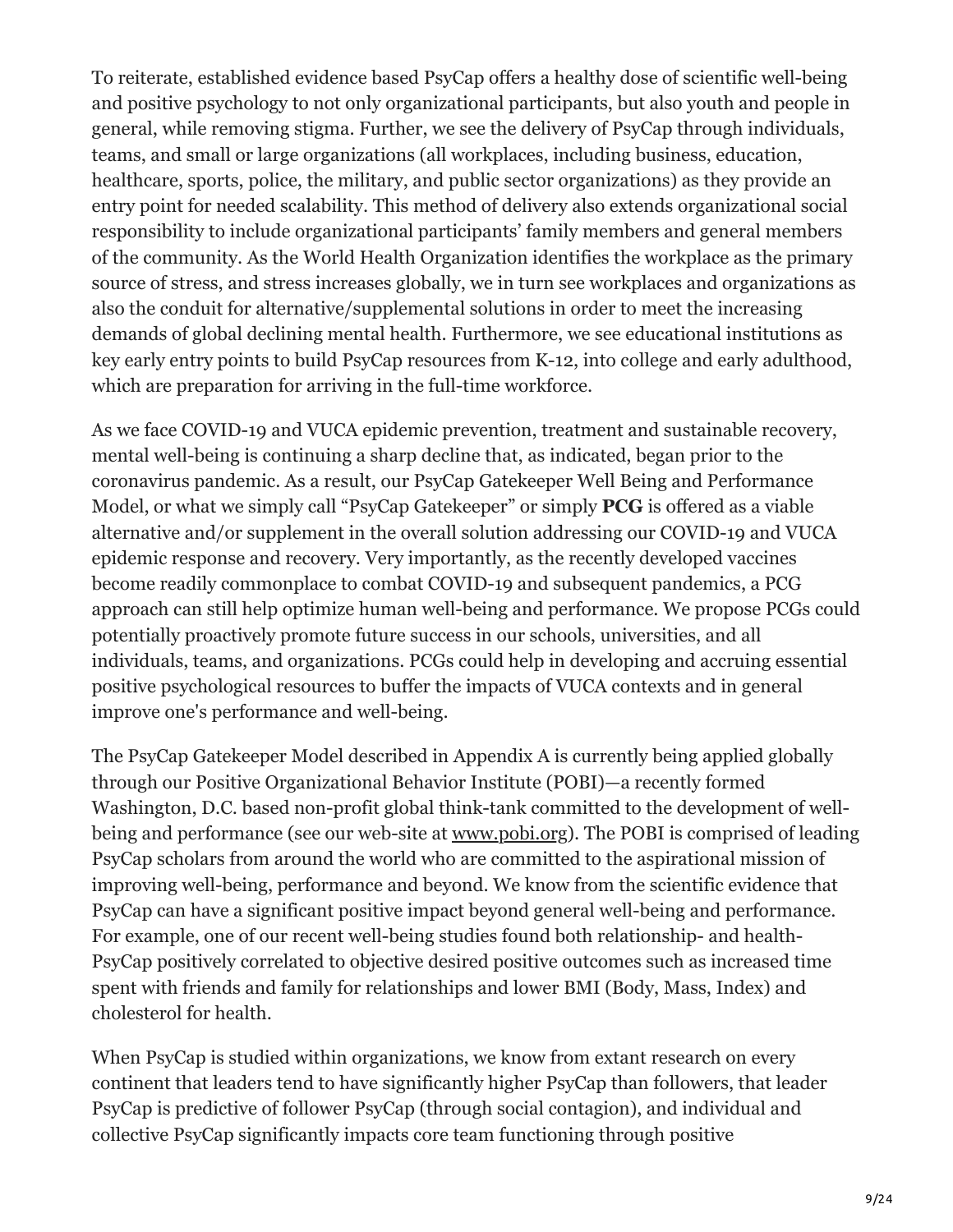communication, planning, coordination, collaboration, creativity, innovation, problemsolving, and constructive conflict management within teams. We imagine a world where PsyCap is institutionalized throughout our educational and university systems well in advance of entry into the global workforce. This will further prepare our future leaders, employees, and citizens of the world to not only achieve well-being and performance, but also to thrive, even amidst global threats such as COVID-19 and VUCA. As we "age and gray" globally, engaging future potential leaders and employees from early educational and university environments will not only prepare our organizations for the adversities that lay ahead, it also nurtures and armors the next generation to be better prepared for an amplified VUCA context and COVID-like crises which are certain in our collective futures.

Within the workplaces that employ our global workforce, unemployment and changed job roles resulting from COVID-19 and VUCA will significantly redefine millions, if not billions of people's lives, fundamentally altering "who they are" and "who they can become." Embracing the World Health Organization's recommendations of engaging laypersons to meet professional shortages in mental health care worldwide, we believe that PsyCap may be able to provide a framework, or common language. The PsyCap approach not only has been empirically shown to increase individual and organizational performance, but also can make its way into team interactions and meetings and even around the dinner table where family systems can approach adversity within a common evidence-based framework which drives significant improvements in a number of desirable outcomes.

We extend the now well established PsyCap favorable impact on work, relationships, health, well-being, and performance, and, as we have seen in this article, to COVID-19 and VUCA. As part of a COVID-19 specific response we believe that PsyCap can *build* well-being and performance in our prevention, treatment, and sustainable recovery. Specifically, individuals who proactively develop and accrue PsyCap resources are expected to demonstrate measurable and significant increases in their psychological capital positive resources (hope, efficacy, resilience, and optimism). These provide a "buffering-effect" as individuals encounter stressors, anxiety, and depression related to COVID-19 and VUCA. Because PsyCap has been empirically demonstrated to have not only correlational, but also causal, impact on desirable changes in attitudes, behaviors, well-being, and performance, we expect individuals with higher PsyCap to also be more conscientious and aware of preventative measures (e.g., wearing masks, hand washing and social distancing during the COVID-19 pandemic and stress-management and exercise regimens under VUCA).

## **Certified PsyCap Gatekeeper**

This backdrop leads us to more specifics of our newly proposed PsyCap Gatekeeper or PCG. This new model proposes the engagement of laypersons within the family, educational (K-12 and college/university), and all organizational workplaces who could become certified as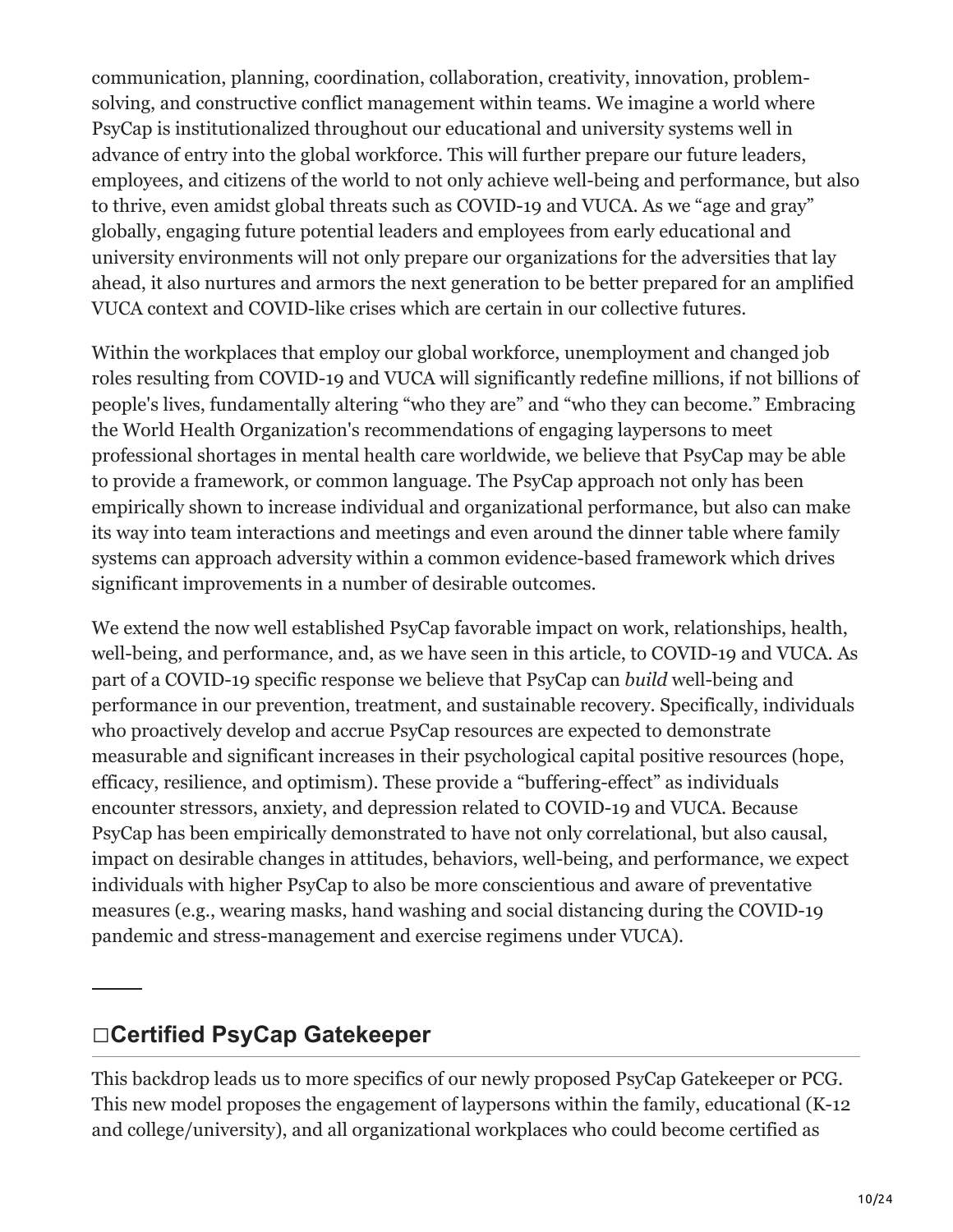PsyCap gatekeepers. Analogous to Certified Public Accountants (CPAs) or Certified Financial Analysts (CFAs), these **Certified PsyCap Gatekeepers (CPCGs)** could serve within their respective work and social spheres as focal points where newly developing psychological capital resources (PsyCap hope, efficacy, resilience, and optimism or the HERO within) are formally or informally recognized, developed, and sustained. This CPCG approach could provide many specific benefits such as the following:

 $\bullet$  (1)

reducing and acting as a buffer to stress, anxiety, depression, post-traumatic stress disorder, suicide, substance abuse, violence, sexual harassment/abuse, counterproductive work behaviors, and intentions to quit by nurturing often previously untapped and underdeveloped psychological resources found in PsyCap,

 $\bullet$  (2)

increasing well-being and performance (within schools, universities, organizations, all workplaces, communities, and even countries),

 $\bullet$  (3)

bridging the "knowing-doing" gap by extending well-being, performance, and mental health services to rural populations leveraging Fourth Industrial Revolution scientific breakthroughs and technological advancements (i.e., virtual transformational learning, artificial intelligence, consequential decision making, gamulations, etc.),

•  $(4)$ 

extending organizational social responsibility efforts as a way to give back to the community, while simultaneously strengthening the *workforce and family members*,

 $\bullet$  (5)

creating new job opportunities for individuals who are certified as PCGs, combatting the global COVID-19 pandemic and the aftermath of VUCA with accompanying unemployment crisis,

 $\bullet$  (6)

providing a malleable domain specific framework based upon rigorous scientific evidence that is highly scalable and adaptable (e.g., K-12, universities, and all workplace domains),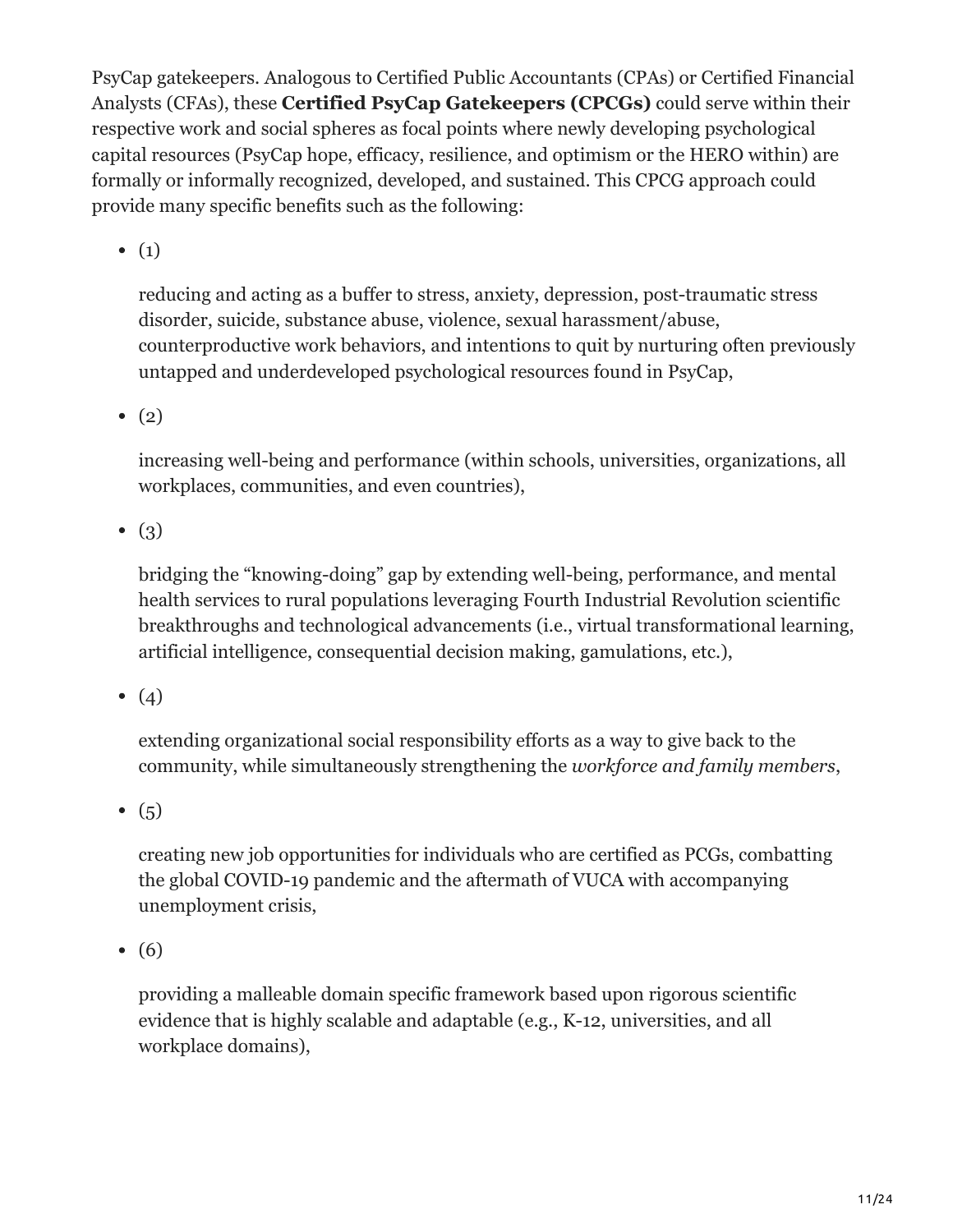$\bullet$  (7)

increasing well-being and performance among our most vulnerable population, our youth, while proactively planning for their future amplified VUCA contexts. In addition to well-being and performance improvements provided to our youth, we believe that PsyCap also plays a critical role in school safety, and the prevention of violence, to include the cyber bullying epidemic,

 $\bullet$  (8)

empowering females to explore new career opportunities in order to combat genderbased violence, while increasing their entrepreneurial potential and promoting national well-being through continuing education units and certification as PCGs through evidence-based training and development,

 $\bullet$  (9)

providing a framework for entire systems (individuals, families, groups and teams, leaders, communities, and countries) to leverage as a "common language" in proactively building psychological capital resources, as well as the skills and practices leveraged to rely on these resources during VUCA contexts, to include COVID-19 prevention, treatment and sustainable recovery; and finally,

 $\bullet$  (10)

increasing our ability to react and recover from COVID-19 today, as well as proactive preparation for future accelerated and intensified VUCA adversities and challenges (future global pandemics, shifting and blurring geopolitical structures and governing frameworks, environmental disasters, violence, post COVID-19 seismic paradigm shift that is changing everything).

We contend Certified PsyCap Gatekeepers (CPCGs) could play an essential role in organizations in relation to COVID-19 and VUCA pressures and overall well-being and performance of their employees. As we experience the Fourth Industrial Revolution radical advancements, alongside the mental health fallout of COVID-19 and accelerated VUCA, new forms of capital beyond the economic/financial, such as Psychological Capital, will be required. As a result, Certified PsyCap Gatekeepers would have positive organizational behavior education providing a multi-disciplinary, stigma-removing approach to well-being and performance in the workplace in all domains.

As organizations globally prepare for the response and eventual recovery from COVID-19, one thing seems certain—how and where we work has been fundamentally altered. Much like 9/11 led to extreme changes in the way we travel (e.g., airport security lines and no-shoes screening), a COVID-19 impacted workplace will require additional extreme changes which, combined with the rapid acceleration of the Fourth Industrial Revolution, lead to the churn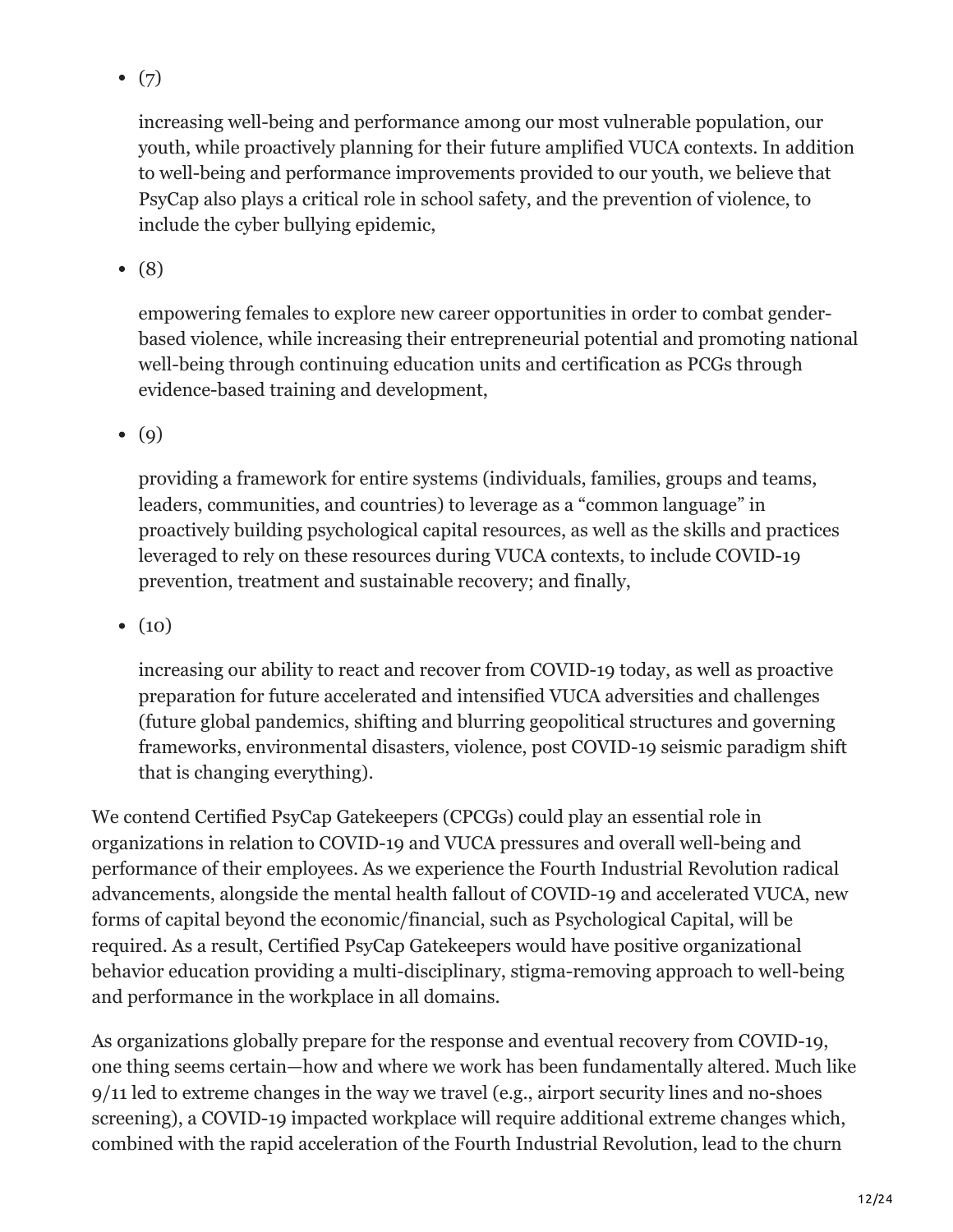of an intensified VUCA context. These intensifying VUCA contexts are certain to increase levels of stress, anxiety, and depression. We know from the World Health Organization that the workplace is a primary target of this VUCA epidemic, with stress primarily being attributed as coming from organizations. We also believe educational institutions and workplaces can be a primary venue to deliver short evidence based Certified PsyCap Gatekeeper training adaptable to individual, team, leader, and organizational levels.

Organizations can expand their knowledge and expertise of PsyCap development as an important part of their Employee Assistance Program and organizational social responsibility (i.e. Certified PsyCap Gatekeepers can facilitate and create a bridge to Employee Assistance Programs, while reaching individuals much earlier in their mental health challenges, and the same skills provided by Certified PsyCap Gatekeepers can be expanded outside workplaces to families, schools, and the community). Organizational social responsibility focuses on many types of stakeholders and outcomes, including stakeholders outside the organization and outcomes that go far beyond financial results. This expanded organizational social responsibility seemingly provides an ideal framework for the inclusion of the PsyCap Gatekeeper Model.

In addition to providing significant advantage to the organizations who implement PsyCap, the Certified PCGs within organizations can provide knowledge, skills, and abilities that can be realistically extended to team and community members, to include schools and families. This provides organizational participants, their family members, and key stakeholders within the community a "new PsyCap language" which can be shared across family dinner tables and team/organizational human resources-oriented meetings globally. This could serve families and organizations well during their attempts to prevent, treat, and sustainably recover from COVID-19 and more effectively cope with VUCA, as well as supporting future organizational and whole community well-being and performance.

## **Specific Application Examples**

In recent times, the U.S. Government has taken well-being and performance seriously, resulting in over a million military service members, federal civilian employees, and contractors receiving evidence-based training that directly or indirectly utilizes PsyCap and its resources. This includes positive psychology's massive U.S. Army Comprehensive Soldier & Family Fitness program, and the more PsyCap-oriented well-being and performance efforts replicated throughout the U.S. Department of Defense, Department of Homeland Security (all components, inclusive of Federal Emergency Management Agency (FEMA), Transportation Security Administration (TSA), U.S. Citizenship and Immigration Services (USCIS), and the Secret Service) and also the intelligence communities. In addition to these U.S. government agencies, directly or indirectly, we also have been involved in PsyCap programs with well-known corporations such as Boeing, DuPont and Shell Oil,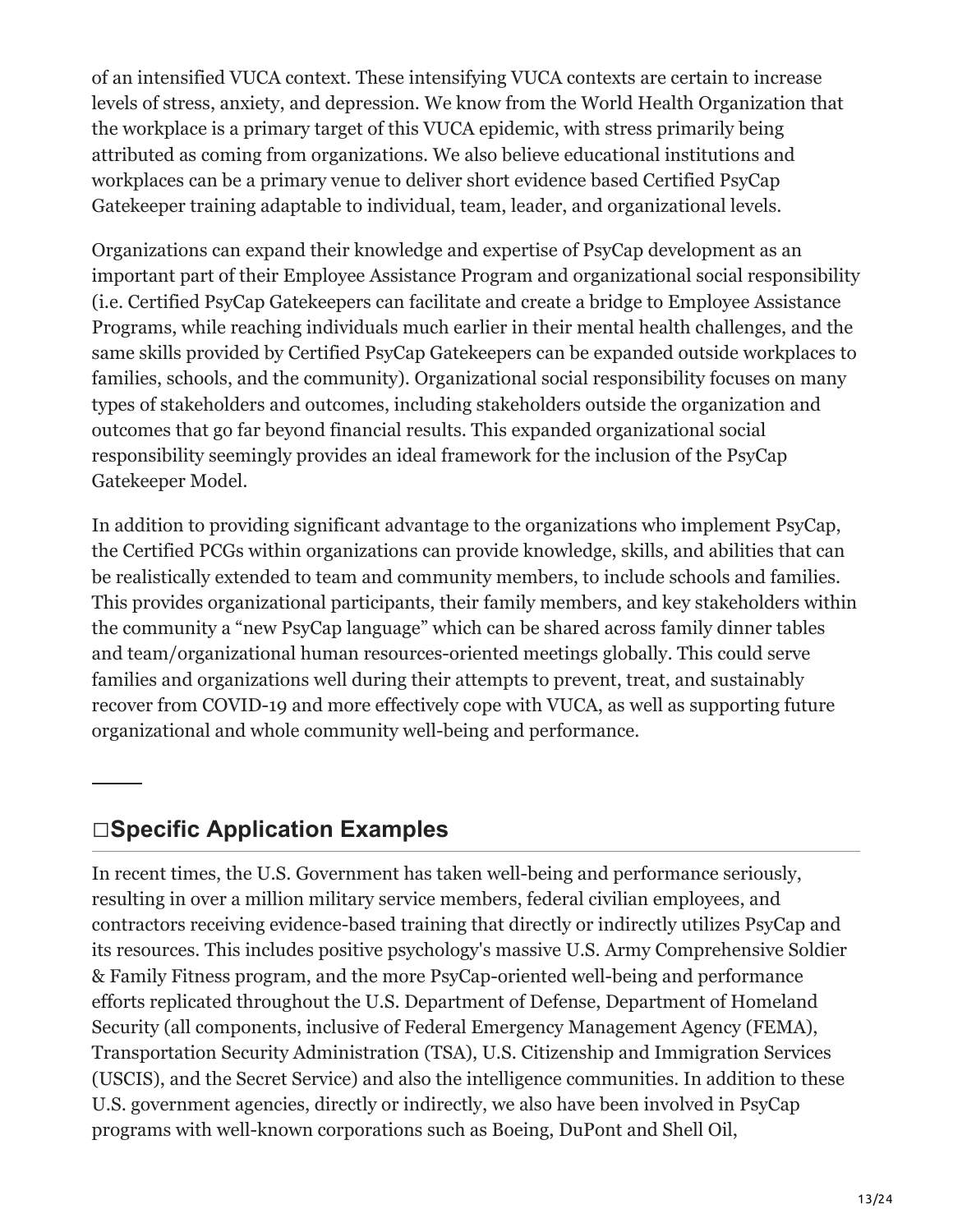internationally such as with China Mobile, and in health care such as with Harvard's Dana Farber Cancer Institute. In addition to the exponentially growing body of published academically-oriented basic research studies (e.g., see the end of article Selected Bibliography), these applications have contributed many lessons learned which have been carefully considered and incorporated into our proposed approach.

Analysis of these real-world implementations have shown a number of positive outcomes (well-being, performance, subjective well-being, relationship- and health-PsyCap, team functioning, engagement, creativity, innovation, leadership, etc.) while reducing negative outcomes (stress, anxiety, depression, grief, substance abuse, post-traumatic stress disorder, divorce, domestic violence, harassment, bullying, etc.). Programmatic implementations that operationalize to improve well-being and performance are often accompanied through organization-wide train-the-trainer programs. The aim of these programs is empowering employees within organizations to become "masters" of the evidence based PsyCap content, adapted and repurposed for internal delivery. We have found during times of crisis; individuals are more likely to reach to a fellow co-worker for social support over a stigmainducing mental health professional. Because positively-oriented PsyCap using language such as hope, efficacy/confidence, resilience, optimism, and especially the HERO within, and focuses on well-being and performance, through qualitative analysis and observation we find that stigma is replaced with openness, curiosity, and engagement. Participants have a keen desire to obtain knowledge that both support psychological well-being and organizational client specified performance outcomes.

We have largely found the PsyCap training participants have experienced buy in/engagement to the point where they actively exhibit a variety of desired behaviors and outcomes posttraining, thus solving the age-old training to practice gap. Examples include organizational citizenship behaviors and organizational social responsibility activities to expand and scale their newly developed PsyCap training and to family members and external stakeholders, to include broader community members, e.g., Junior ROTC (High School Reserve Officers' Training Corps), public and private school systems and civic presentations. The result is the accrual of collective PsyCap (what we call *c*PsyCap) resources which are applied across not only workplace organizations, but also in the family and community levels. This cPsyCap provides that "new language" for dealing with and addressing adversity, as well as excelling at the individual's highest potential for well-being and performance. In fact, the Department of Defense Educational Activity programs have recently implemented PsyCap-oriented wellbeing and performance skills training and to youth attending schools near military installations.

The success of these short, targeted, evidence based PsyCap Interventions (see Appendix A) have led to substantial increases in well-being and performance. These results both proactively and reactively prepare employees, family members and community stakeholders for adversity and recovery from crises such as the COVID pandemic and the VUCA epidemic, as well as optimal well-being and their individual and organizational performance.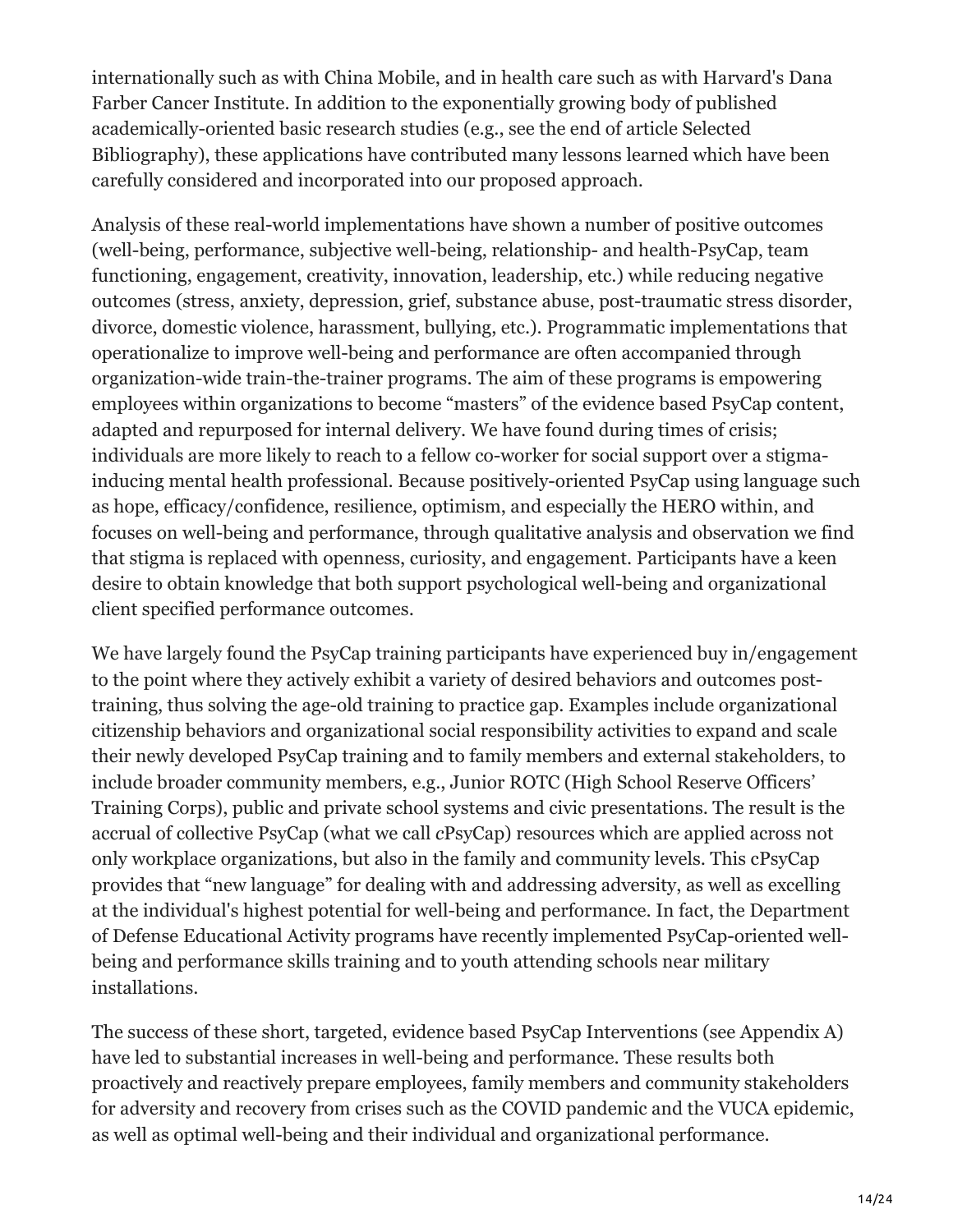## **The Potential Application of "Fourth Industrial Revolution" Technologies**

Most would agree the Fourth Industrial Revolution is upon us. As mentioned previously, this Fourth Industrial Revolution is actively expanding VUCA contexts resulting from increasingly divided social, cultural, and geopolitical boundaries, changing and polarizing government frameworks, and continual, disruptive scientific and technological breakthroughs. These are all contributing significantly to accelerating the intensity of a VUCA environment. While there is often a tendency to negatively discuss and be fearful of the risks and daunting challenges of the Fourth Industrial Revolution, we choose to look at this revolution for positively-oriented assets and opportunities. For example, scientific and technological advancements may be able to assist in the proliferation and access to PsyCap resources, and broadly speaking, meeting the mission of extending well-being and performance practices globally.

We have searched around the world for Fourth Industrial Revolution technologies which may help in the application of PsyCap, to include the use of artificial intelligence and innovative measures. For example, Dr. Kazuo Yano, a Positive Organizational Behavior Institute Fellow and Corporate Chief Scientist, Hitachi Ltd, in Tokyo, Japan, is a leading collaborator in this space. Originally, Yano focused on happiness as the outcome of artificial intelligence interventions to improve employees' well-being. Based on mutual interests, he began a collaboration with us on the use of artificial intelligence to support the development, accrual, and sustainment of the PsyCap of human resources. Yano's work utilizes wearable technology devices and mobile applications that leverage sensors on lanyards or mobile devices that track, among other variables, biometric data, physical movement, voice (patterns not content), eye contact, and social interactions within the workplace. Employees utilizing his technology receive the benefits of machine learning combined with artificial intelligence to detect patterns both supporting and detracting from well-being and performance.

Based upon years of historical data collections involving thousands of participants (i.e., "Big Data"), Yano and his team have developed algorithms which are drawn from to engage employees throughout their workdays with prompts which facilitate and promote well-being and performance. Big data analytics are used to stimulate and trigger behavioral changes for the participants to undertake (e.g., "time to take a break," "you've been sitting for two hours straight," "today is a good day to reflect on your optimism and gratitude, the positives in your life." Obviously, wearable devices and mobile technologies have much to offer in one's prevention, treatment, and sustainable recovery from COVID-19 and VUCA. This represents just one example of the Fourth Industrial Revolution technologies which may help in implementing PsyCap programs.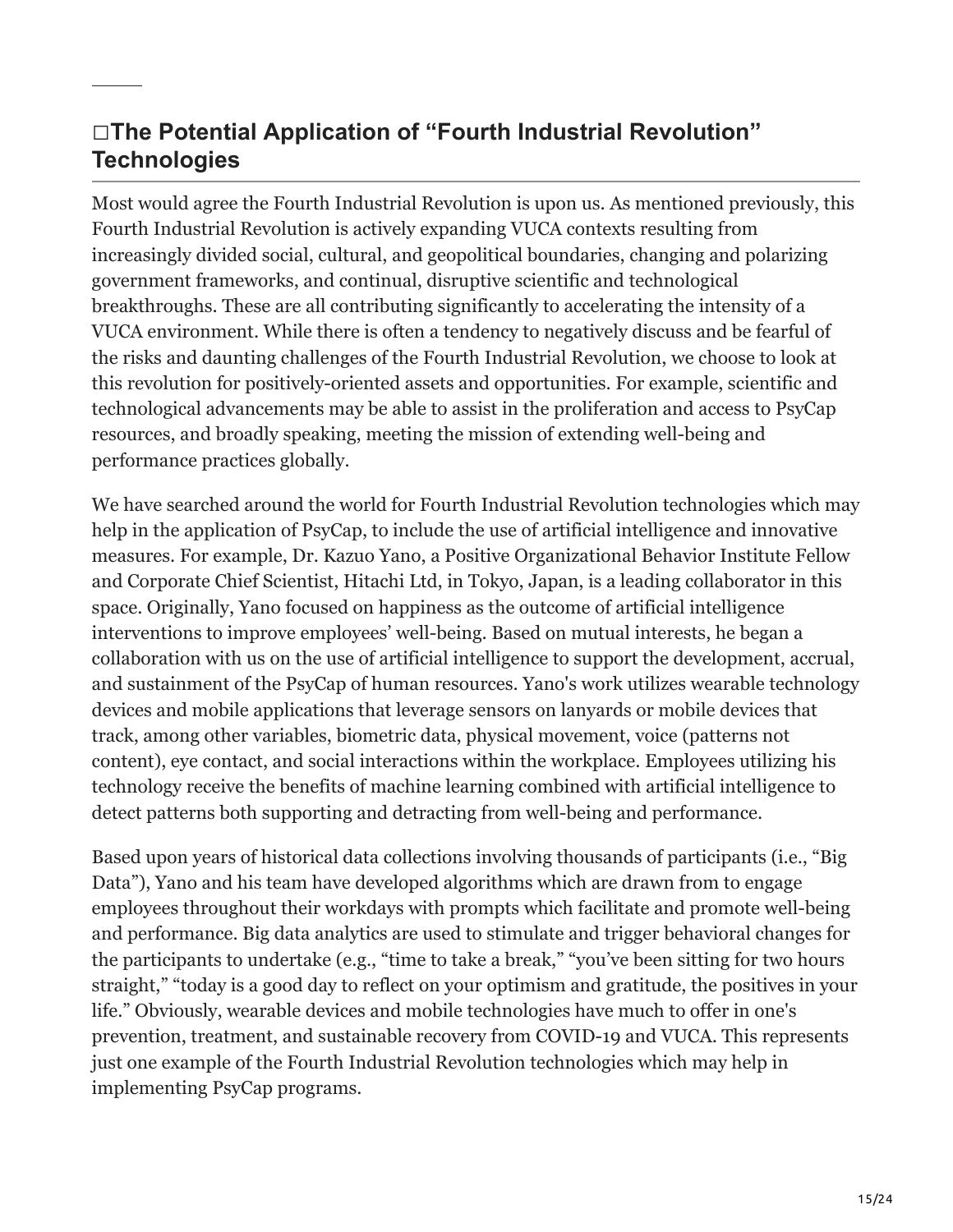Another example showing especially huge potential for effective training and development is our collaboration with the University of Washington's Bruce Avolio's "gamulation" technology which is a hybrid of increasingly popular gamification and established simulation. Avolio's dynamic gamulations empower participants to develop efficacy in managing towards desirable outcomes and serve as valuable tools in assisting individuals, teams, and leaders as they manage and strategize in VUCA contexts. Consequential decision making is developed and nurtured in the safe, but realistic context of high-tech virtual learning environments. For example, recently within the Federal Emergency Management Agency (FEMA), national disaster management and recovery professionals have begun to use realistic vignettes to practice consequential decision making, and the development of a "leadership" practice within all levels of the organization. These gamulation vignettes provide a safe environment to practice for current and future disasters, all the while maintaining and developing wellbeing and performance. As the number and velocity of disasters increase (hurricane's exceeding 10 per season, the highest since 1914, and the seas testing 3 degrees higher in temperature creating the environment for more tropical storms), FEMA is taking well-being and performance to heart as they prepare for the agency's future.

The Fourth Industrial Revolution is fundamentally altering our ways of being human from a focus on brick and mortar, face-to-face collaboration spaces to virtual environments. These same Fourth Industrial Revolution disruptive technologies are also changing our learning behaviors, from classroom and face-to-face, to virtual delivery via Zoom, Teams, Google Classrooms, Blackboard, Canvas and Coursera. This digital expansion from brick and mortar to virtual engagement provides a valuable window of opportunity to leverage Fourth Industrial Revolution technologies to scale PsyCap awareness and implementation.

#### **Conclusion**

As the COVID-19 pandemic and the VUCA environment ravishes the world's physical and mental health, stress-testing healthcare, government, education, and all workplace organizations, we approach a great "reset" in what it fundamentally means to be human. As COVID-19 specific prevention (including techniques and vaccination), treatment, and hopeful sustainable recovery accelerates, we are proposing that the evidence-based PsyCap approach and developmental PsyCap Intervention or PCI (see the following Appendix A) as presented in this article would seem to be able to play an important, viable, safe, realistic, non-stigma, but overlooked, role.

In addition, through PsyCap we offer a host of benefits worldwide in increased well-being and performance and help close the knowing-doing gap in delivering mental health services to the underserved through our newly proposed scalable PsyCap Gatekeeper (PCG) approach and Fourth Industrial Revolution wearable technology and gamulation training. Perhaps most importantly for now, we believe the recognition and development of PsyCap positive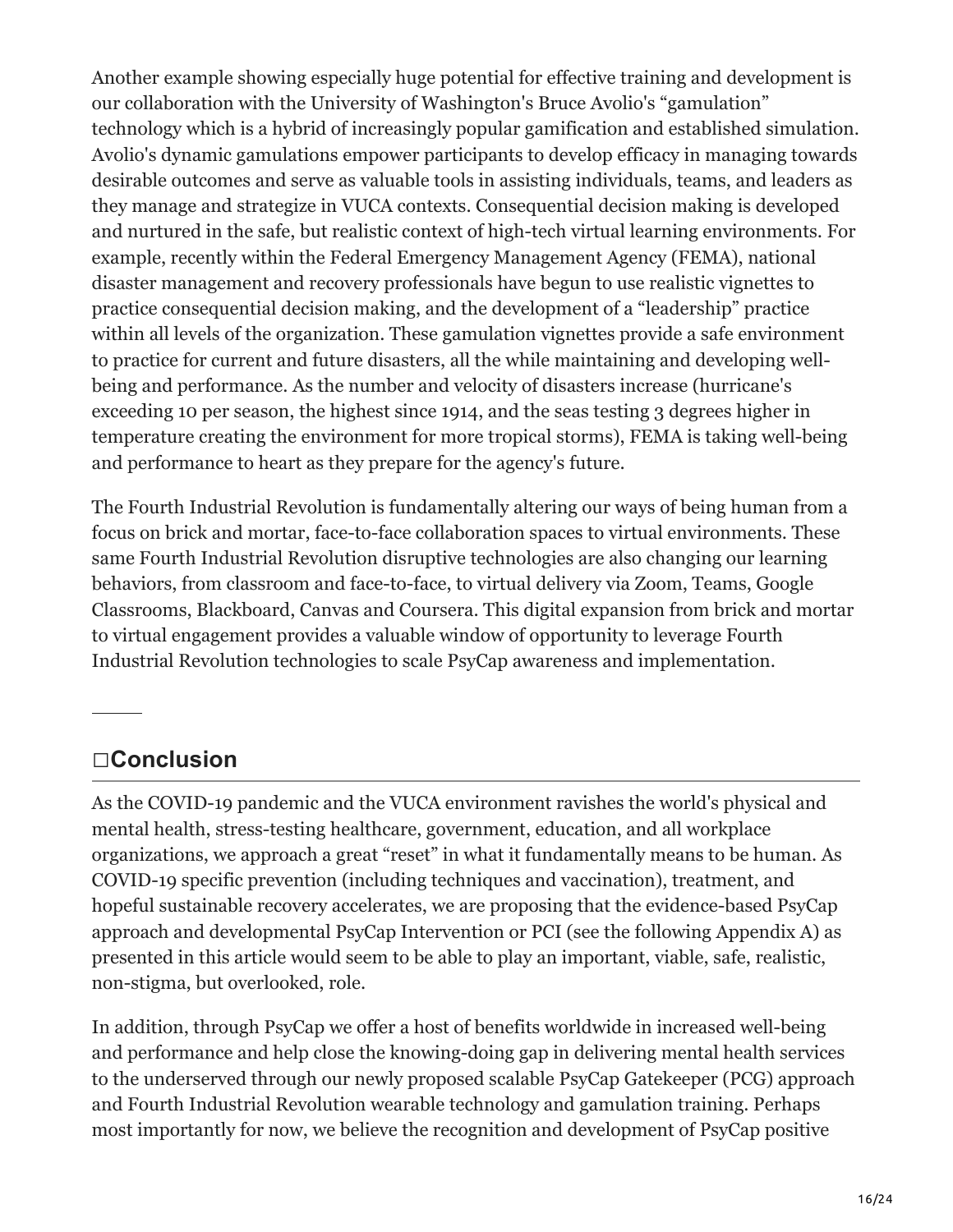resources can serve to realistically help combat the mental health fallout from the current pandemic and help prepare for the challenges the world will face in the intensified VUCA contexts we are certain to experience in the foreseeable future.

## **Selected Bibliography**

There is an extensive, growing body of published literature on Psychological Capital (PsyCap). The seminal articles are: Luthans, F. (2002). The need for and meaning of positive organizational behavior. *Journal of Organizational Behavior, 23,* 695–706; Luthans, F. (2002). Positive organizational behavior: Developing and managing psychological strengths. *Academy of Management Executive, 16(1),* 57–72; Luthans, F., Luthans, K.W., Luthans, B.C. (2004). Positive psychological capital: Beyond human and social capital. *Business Horizons, 47(1),* 45–50; and Luthans, F., & Youssef. C.M. (2004). Human, social, and now positive psychological capital management. *Organizational Dynamics, 33,* 143–160.

The comprehensive treatment of all aspects of PsyCap can be found: In the two books by Luthans, Youssef-Morgan & Avolio published by Oxford University Press in 2007 and 2015 and review articles by Newman, A., Ucbasaran, D., Zhu, F., & Hirst, G. (2014). Psychological capital: A review and synthesis. *Journal of Organizational Behavior*, 35, S120–S138 and Luthans and Youssef-Morgan (2017). Psychological capital: An evidence-based positive approach. In F. Morgeson (Ed), *Annual Review of Organizational Psychology and Organizational Behavior* (pp. 4:17.1–17.28).

The basic research foundation for PsyCap can be found in: Luthans, F., Avolio, B. J., Avey, J. B., & Norman, S. M. (2007). Positive psychological capital: Measurement and relationship with performance and satisfaction. *Personnel Psychology, 60,* 541–572; Luthans, F., Norman, S.M., Avolio, B.J., & Avey, J.B. (2008). The mediating role of psychological capital in the supportive organizational climate—employee performance relationship. *Journal of Organizational Behavior, 29(2),* 219–238; Peterson, S. J., Luthans, F., Avolio, B.J, Walumbwa, F.O, & Zhang, Z. (2011). Psychological capital and employee performance: A latent growth modeling approach. *Personnel Psychology, 64(2),* 427–450; Avey, J. B, Reichard, R.J., Luthans, F., & Mahatre, K.H. (2011). Meta-analysis of the impact of positive psychological capital on employee attitudes, behaviors, and performance. *Human Resource Development Quarterly, 22(2),* 127–152; Dawkins, S., Martin, A., Scott, J., Sanderson, K. (2013). Building on the positives: A psychometric review and critical analysis of the construct of psychological capital. *Journal of Occupational and Organizational Psychology, 86*(3)*,* 348–370; and Krasikova, D.V., Lester, P.B., & Harms, P.D. (2015). Effects of psychological capital on mental health and substance abuse. *Journal of Leadership & Organizational Studies, 22,* 280–291.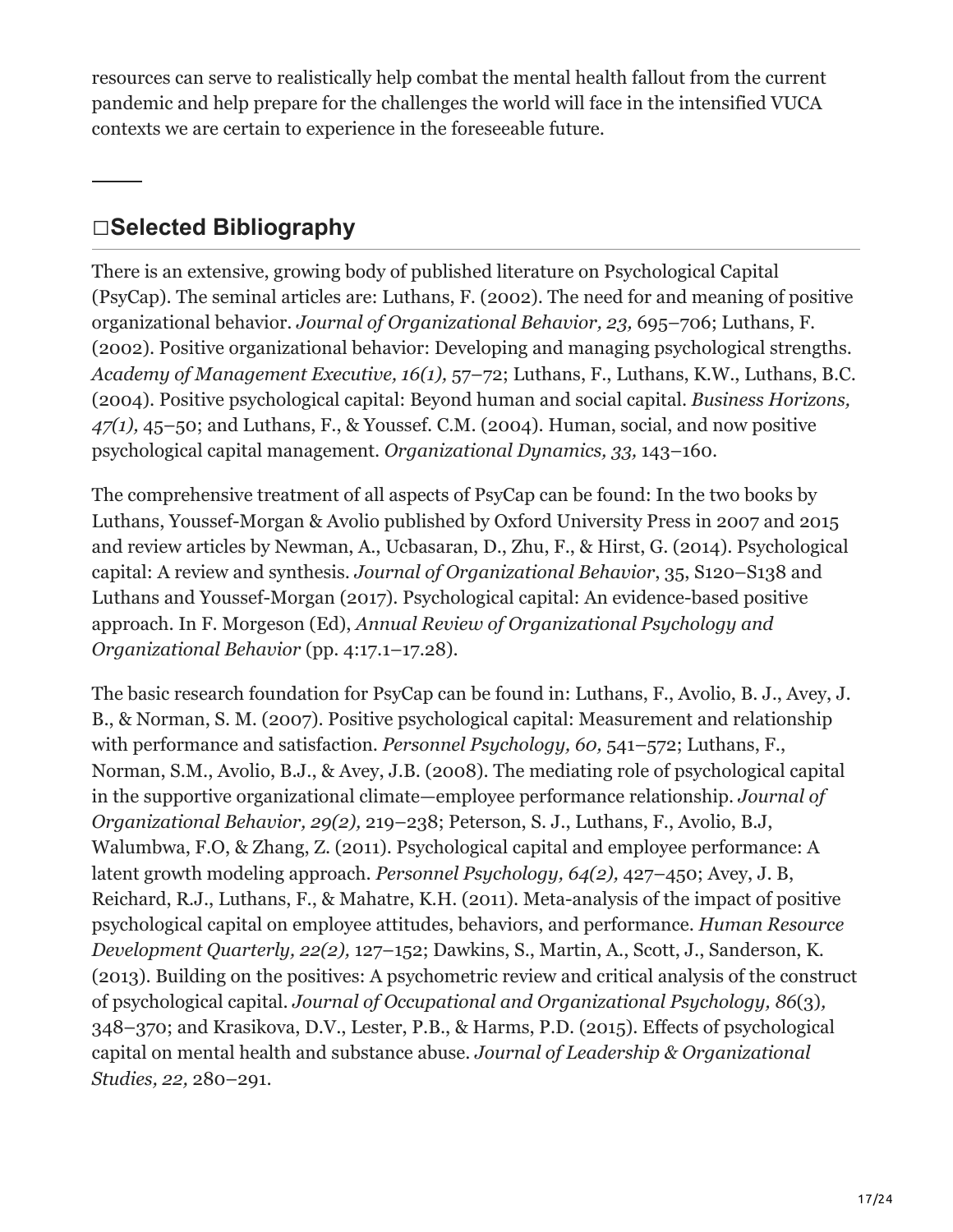The research supporting PsyCap development and the training intervention (PCI) includes: Luthans, F., Avey, J.B., Avolio, B.J, Norman, S.M., & Combs, G.M. (2006). Psychological capital development: Toward a micro-intervention. *Journal of Organizational Behavior, 27*(3)*,* 387–393; Luthans, F., Avey, J. B., & Patera, J. L. (2008). Experimental analysis of a web-based training intervention to develop positive psychological capital. *Academy of Management Learning & Education, 7(2),* 209–221; Luthans, F., Avey, J.B., Avolio, B.J., & Peterson, S.J. (2010). The development and resulting performance impact of positive psychological capital. *Human Resource Development Quarterly, 21*(1)*,* 41–67; Luthans, F. (2012). Psychological Capital: Implications for HRD, retrospective analysis, and future directions. *Human Resource Development Quarterly, 23(1),* 1–9: Youssef-Morgan, C.M., & Petersen, K. (2018). The benefits of developing psychological capital in the workplace. In R. Burke & A. Richardsen (Eds.), *Creating psychologically healthy workplaces.* Cheltenham, UK: Edward Elgar.

The original theoretical underpinnings for PsyCap comes from Bandura's classic work on social cognitive/self-efficacy theory found in his books such as *Social foundations of thought and action*. Englewood Cliffs, NJ: Prentice-Hall, 1986 and *Self-efficacy: The exercise of control*. New York: Freeman, 1997. A more direct theoretical foundation for PsyCap can be found in the Luthans, Youssef-Morgan, Avolio 2007 and 2015 *Psychological Capital* books and the Luthans and Youssef-Morgan 2017 *Annual Review* article all cited above. Youssef-Morgan and Luthans also provide a specific PsyCap theory in Youssef-Morgan, C. M., & Luthans, F. (2013). Psychological capital theory: Toward a positive holistic model. In A.B. Bakker (Ed.), *Advances in positive organizational psychology* (pp. 145–166). Bingley, U.K.: Emerald.

PsyCap's HERO components draw from well-known Positive Psychology references including: Hope: Snyder, C. R., Harris, C., Anderson, J. R., Holleran, S. A., Irving, L. M., Sigmon, S. T., Yoshinobu, L., Gibb, J., Langelle, C., & Harney, P. (1991). The will and the ways. *Journal of Personality and Social Psychology, 60,* 570–585; Snyder, C. R. (2000). *Handbook of hope.* San Diego: Academic Press.

Efficacy: Stajkovic, A., & Luthans. F. (1998). Self-efficacy and work-related performance: A meta-analysis. *Psychological Bulletin, 124,* 240–261; Bandura, A. (2000). Cultivate selfefficacy for personal and organizational effectiveness. In E. A. Locke (Ed.). *The Blackwell handbook of principles of organizational behavior.* Oxford, UK: Blackwell; 120–136; Bandura, A. (2002). *Psychology is not destiny: Social scientist swims against the tide of negativity: Campus Report*. Stanford, CA: Stanford University.

Resilience: Masten, A.S. (2001). Ordinary magic: Resilience processes in development. *American Psychologist, 56,* 227–239; Coutu, D. L. (2002). How resilience works. *Harvard Business Review; 80(5),* 46–55; Bonanno, G. A., Galea, S., Bucciarelli, A., & Vlahov, D. (2007). What predicts psychological resilience after disaster? The role of demographics, resources, and life stress. *Journal of Consulting and Clinical Psychology, 75,* 671–682: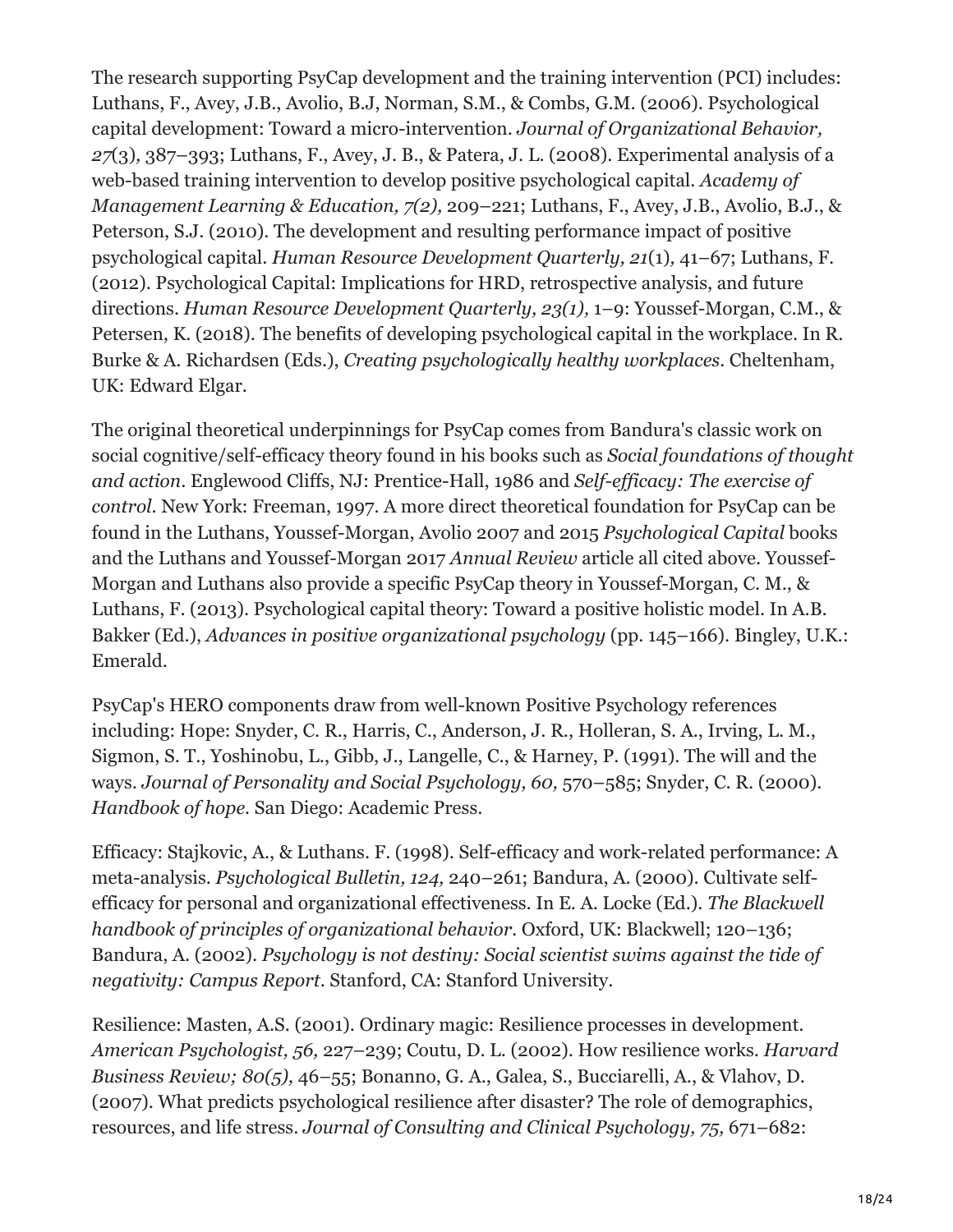Optimism: Scheier, M. F., & Carver, C.S. (1985). Optimism, coping, and health: Assessment and implications of generalized outcome expectancies. *Health Psychology, 4(3),* 219–247. Scheier, M. F., Weintraub, J. K., & Carver, C. S. (1986). Coping with stress: Divergent strategies of optimists and pessimists. *Journal of Personality and Social Psychology, 51(6),* 1257–1264; Carver, C. S., Weintraub, J. K. (1989). Assessing coping strategies: A theoretically based approach. *Journal of Personality and Social Psychology*, *56(2),* 267–283; Scheier, M. F., Weintraub, J. K., & Carver, C. S. (1986). Coping with stress: Divergent strategies of optimists and pessimists. *Journal of Personality and Social Psychology, 51(6),* 1257–1264; Scheier, M.F., & Carver, C.S. (1992). Effects of optimism on psychological and physical wellbeing. Theoretical overview and empirical update. *Cognitive Therapy and Research, 16,* 201–228.

Finally, the following are references for other concepts besides PsyCap given attention drawn from articles such as: Mental Health general issues including the World Health Organization's 2005 report *Promoting mental health: Concepts, emerging evidence, practice*. Geneva, Switzerland: WHO Press; Raphael, B., Schmolke, M., & Wooding (2005). Links between mental and physical health and Illness. In H. Herman (Ed.), *Promoting mental health* (pp. 189–202). Geneva, Switzerland: WHO Press; Luthans, F., Youssef, C.M., Sweetman, D.S., & Harms, P.D. (2013). Meeting the leadership challenge of employee wellbeing through Relationship PsyCap and Health PsyCap. *Journal of Leadership & Organizational Studies, 20,* 118–133 and specific issues such as the stigma associated with seeking mental health services found in Corrigan, P. (2004). How stigma interferes with mental health care. *American Psychologist*, 59(7), 614–625.

Stress, Suicide Prevention, and the Gatekeeper Model. In our application of PsyCap to help in the pandemic/VUCA we see the relevance of stress references such as Avey, J. B., Luthans, F., & Jensen, S.M. (2009). Psychological capital: A positive resource for combating employee stress and turnover. *Human Resource Management, 48(5),* 677–693; Youssef-Morgan, C. M., & Luthans, F. (2015). Psychological capital and well-being. *Stress and Health, 31(3),* 180–188 and in specific stress concepts like Barry Staw's classic 1981 Threat-rigidity effects in organizational behavior: A multilevel analysis. *Administrative Science Quarterly, 26(4),* 501–524. We also see the relevance of efforts to rein in the growing suicide rate such as Quinnett, P.G. (1987). *Suicide: The forever decision*. New York: Continuum and direct use of the Gatekeeper preventative technique found in Burnette, C., Ramchand, R., & Ayer, L. (2015). Gatekeeper Training for Suicide Prevention: A Theoretical Model and Review of the Empirical Literature. *Rand Health Quarterly*, 5(1), 16, 1–23 and Wyman, P.A., et al., (2008). Randomized trial of a Gatekeeper Program for Suicide Prevention: 1-year impact on secondary school staff. *Consulting Clinical Psychology, 76(1),* 104–115.

VUCA and the Fourth Industrial Revolution. As explained in the first part of the article, the acronym VUCA (Volatile, Uncertain, Complex, Ambiguous) comes from the U.S. Army War College and any questions about it can be answered at their Heritage and Education Center web-site. Discussions using VUCA can be found in books such as Bob Johansen's *Get there*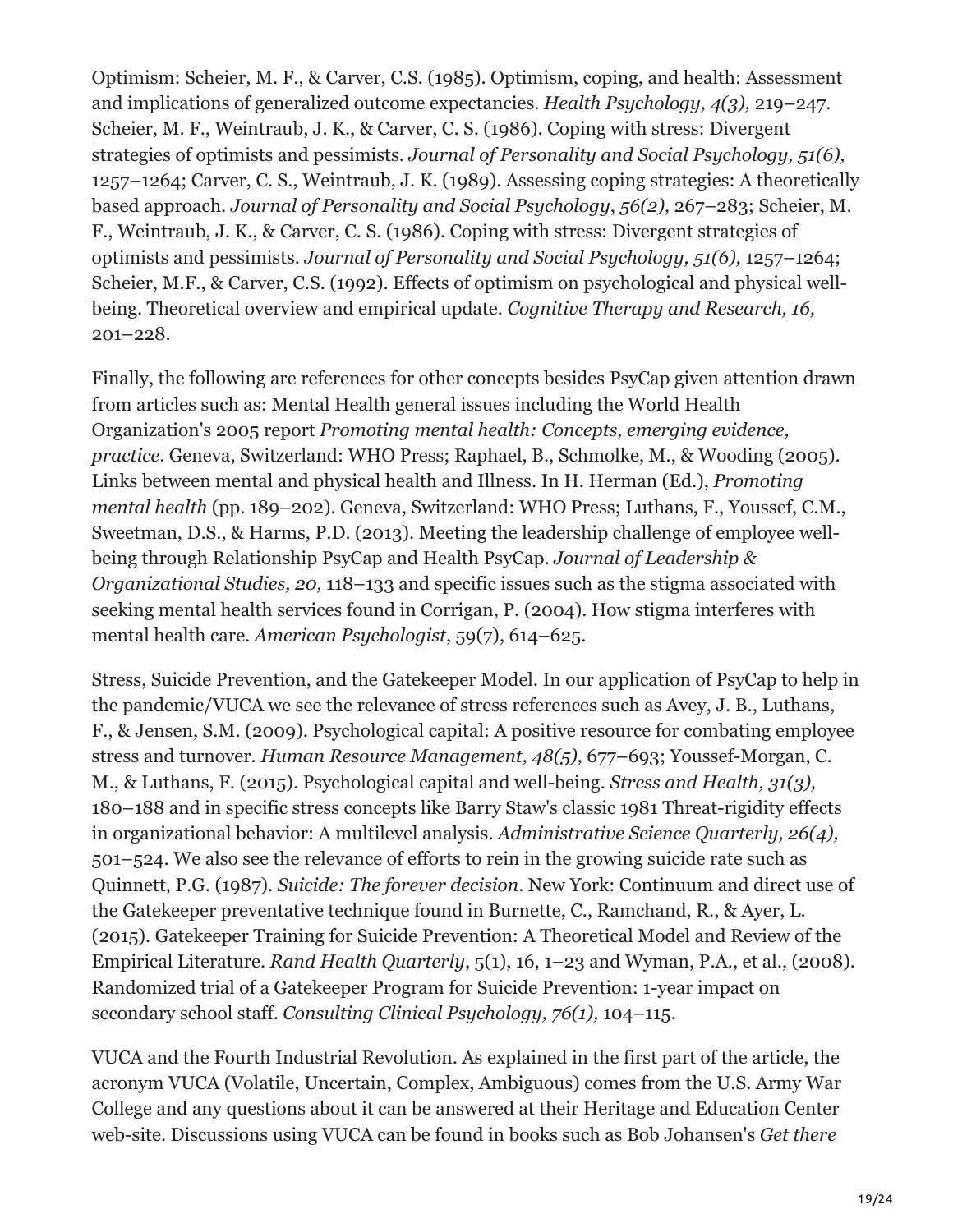*early*: *Sensing the future to compete in the present,* (San Francisco: Barrett-Koehler, 2007). To recognize we have evolved into a new paradigm environment characterized by the internet, social media, e-commerce and beyond (we would say VUCA), we drew from World Economic Forum's Klaus Schwab's 2016 book *The Fourth Industrial Revolution*. New York: Penguin Random House. Although usually associated with High Tech, we also believe that the Fourth Industrial Revolution includes a new generation of Positive Psychology or what Paul Wong back in 2011 called Positive psychology 2.0: Towards a balanced interactive model of the good life. *Canadian Psychology*, 52(2), 69–81. An example of a Fourth Industrial Revolution technology we use in the application of PsyCap is found in Tsuji, S., Sato, N., Yano, K., Broad, J., & Luthans, F. Employees' wearable measure of face-to-face communication relates to their positive psychological capital, well-being. In *Proceedings of WI'19: IEEE/WIC/ACM International Conference on Web Intelligence (WI'19 Companion),* October 14–17, 2019, Thessaloniki, Greece: ACM and Bernstein, E., & Marton, S. (2017). Sensing (and Monetizing) Happiness at Hitachi. *Harvard Business School Case 418-019*, Sept.2017.

#### **Appendix A**

#### **PsyCap Intervention (PCI) and Certified PsyCap Gatekeeper (CPCG) Model**

Today, most global citizens have been, are, and likely will be in the foreseeable future experiencing heightened stress, anxiety, and depression. Currently, these mental health issues are related to the anticipation, diagnosis, and treatment of COVID-19 and to a degree the greater VUCA (Volatile, Uncertain, Complex, Ambiguous) environment. In addition, the stigma still associated with seeking help for these problems often results in silent mental suffering. We propose that the relatively easy, evidence-based development approach outlined here to nurture and increase one's Psychological Capital (PsyCap) can provide valuable, non-stigma positive psychological resources (hope, efficacy, resilience, and optimism, the HERO within) to help combat the mental health fall-out from the times we live in now and in the future.

PsyCap has been empirically demonstrated in numerous published academic articles to be significantly negatively related to stress, anxiety, burnout, and depression. In addition, PsyCap has also been shown in studies published in the academic literature to be open to development through short PsyCap Interventions (PCIs as outlined below). Importantly, there are also published randomly assigned control group, true experimental studies which found developed PsyCap caused improvement in attitudes and performance. We propose that when individuals, families, teams and workplace organizations in all domains learn the simple skills of developing PsyCap resources as presented here in the PCI, they are able to lean-in and leverage this new source of "capital" as it defines and better identifies "who they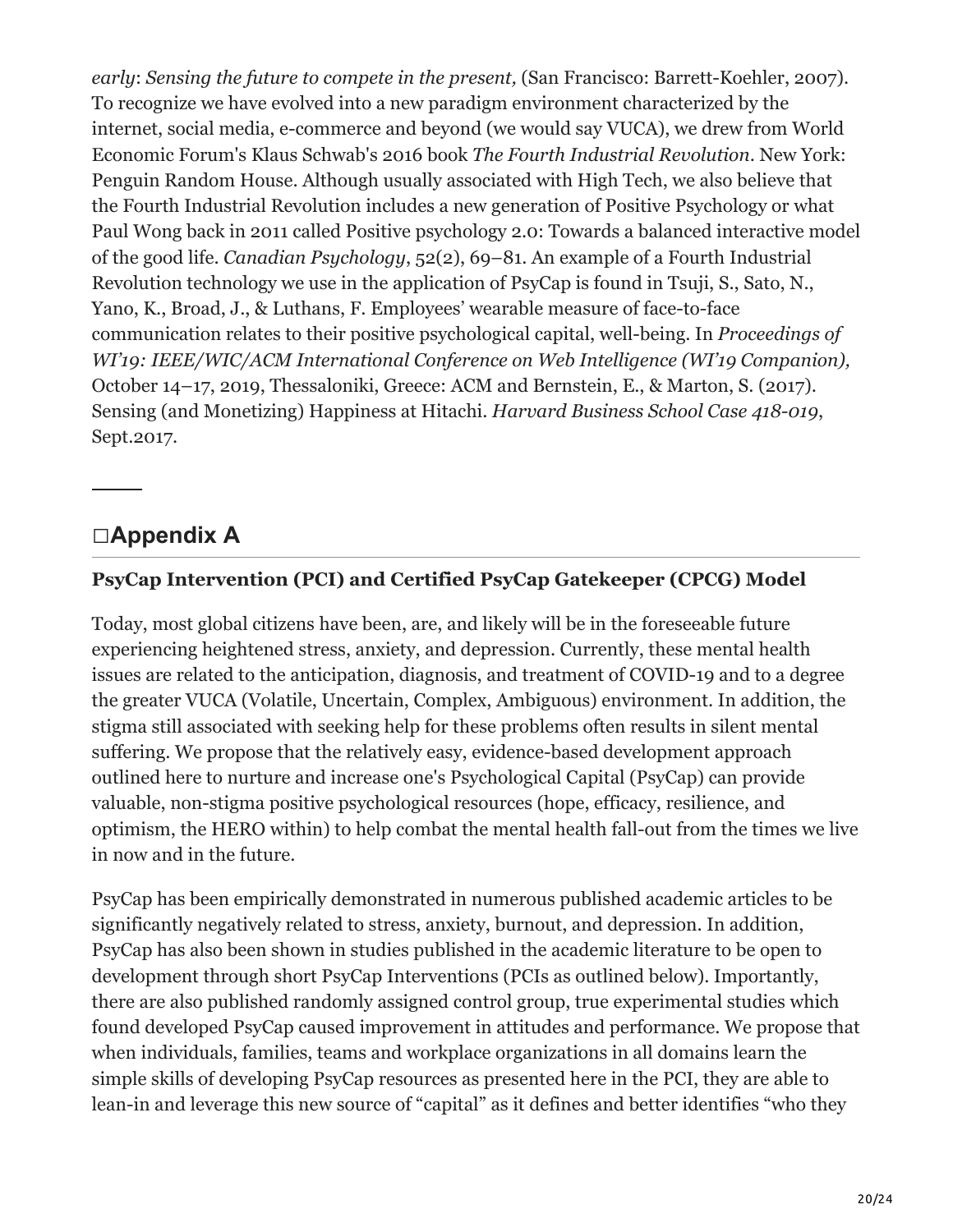are" and "who they can become" to maximize their human potential and thriving. The following provides the specific guidelines for the PCI and the newly proposed Certified PsyCap Gatekeeper (CPCG) model.

#### **GUIDELINES FOR PSYCAP INTERVENTION (PCI) [and for Certified PsyCap Gatekeeper CPCG]**

| <b>PsyCap</b><br><b>Resource</b> |                                                                                                                                                                                                                                                                                                                                                                                                                                                                                                                                                                                                                                                                                                                                                                                                                                                                                                                                                                                                                                                                          |
|----------------------------------|--------------------------------------------------------------------------------------------------------------------------------------------------------------------------------------------------------------------------------------------------------------------------------------------------------------------------------------------------------------------------------------------------------------------------------------------------------------------------------------------------------------------------------------------------------------------------------------------------------------------------------------------------------------------------------------------------------------------------------------------------------------------------------------------------------------------------------------------------------------------------------------------------------------------------------------------------------------------------------------------------------------------------------------------------------------------------|
| Hope                             | The Psychological Capital Intervention (PCI) uses a three-pronged strategy in a goal-oriented<br>framework - (1) goal design, (2) multiple pathway generation, and (3) overcoming obstacles.<br>Begin by identifying an individual, family, team, and/or organizational valuable goal which they will<br>use throughout the process, ensuring that goal design includes: (1) concrete end points to<br>measure success; (2) an approach (rather than an avoidance) framework, which allows the<br>trainee(s) to positively move toward goal accomplishment instead of away from undesired<br>outcomes; and (3) importance of identifying sub-goals in order to reap the benefits of even small<br>"wins", which the late well known positive psychology hope expert Rick Snyder referred to as<br>"stepping".                                                                                                                                                                                                                                                            |
|                                  | Pathways are then developed. Trainees are asked to generate multiple pathways to their well-<br>being and performance goal(s). Trainees are encouraged to work together with relevant others in<br>brainstorming as many alternative pathways as possible, regardless of the practicality of<br>implementation. The final step is to inventory pathways; the PCG guides the trainee(s) in<br>discarding unrealistic goal pathways, and a smaller number of realistic goal pathways are<br>identified and ranked.                                                                                                                                                                                                                                                                                                                                                                                                                                                                                                                                                         |
|                                  | Obstacles can act as goal blockers leading to negative reactions such as frustration and<br>disengagement from pursuing goals, especially during the prevention and treatment of a global<br>pandemic such as COVID-19. The trainee(s) are instructed by the PCGs to take a few minutes to<br>consider the potential obstacles, or "what can stop you from accomplishing your goal(s)?" After<br>time for self-reflection, the trainee(s) again reconvene to determine alternative perspectives on<br>potential obstacles and strategies to overcome them.                                                                                                                                                                                                                                                                                                                                                                                                                                                                                                               |
|                                  | At the completion of this hope dimension of the PCI, the trainee will have identified a valuable<br>goal in such a way as to take ownership, be prepared for identified obstacles, and be ready to<br>quickly implement multiple pathways as contingency plans. Throughout this COVID-19 (VUCA<br>problem) targeted PCI development process, the certified PCG tries to acknowledge and<br>encourage positive "self-talk". The CPCG maintains focus on goal setting, pathway generation,<br>and overcoming obstacles as a process that can and should be applied to an array of those<br>needing help. Transferability back to daily life is emphasized. In other words, this part of the<br>specific PCI focuses on how to increase participants' level of hope in their larger unit to<br>accomplish goals individually and collectively, ultimately developing what we refer to as collective<br>PsyCap, or cPsyCap. Most importantly, the skills learned during the targeted PCI are applicable<br>to domains outside the current situation; they are generalizable. |
|                                  | Exploring the process of building PsyCap hope further and through example, as the now trained<br>targets learned about and developed their hope, they become empowered. This can be easily<br>accomplished by developing realistic goals, identifying their specific strengths and weaknesses,<br>and collaborating on pathways towards goal achievement. When goal pathways are blocked, they<br>have learned the necessary skills to be flexible and adaptable, empowering them to quickly reset<br>and refocus on predetermined alternate pathways to achieve and positively continue forward in<br>goal pursuit and eventual attainment.                                                                                                                                                                                                                                                                                                                                                                                                                             |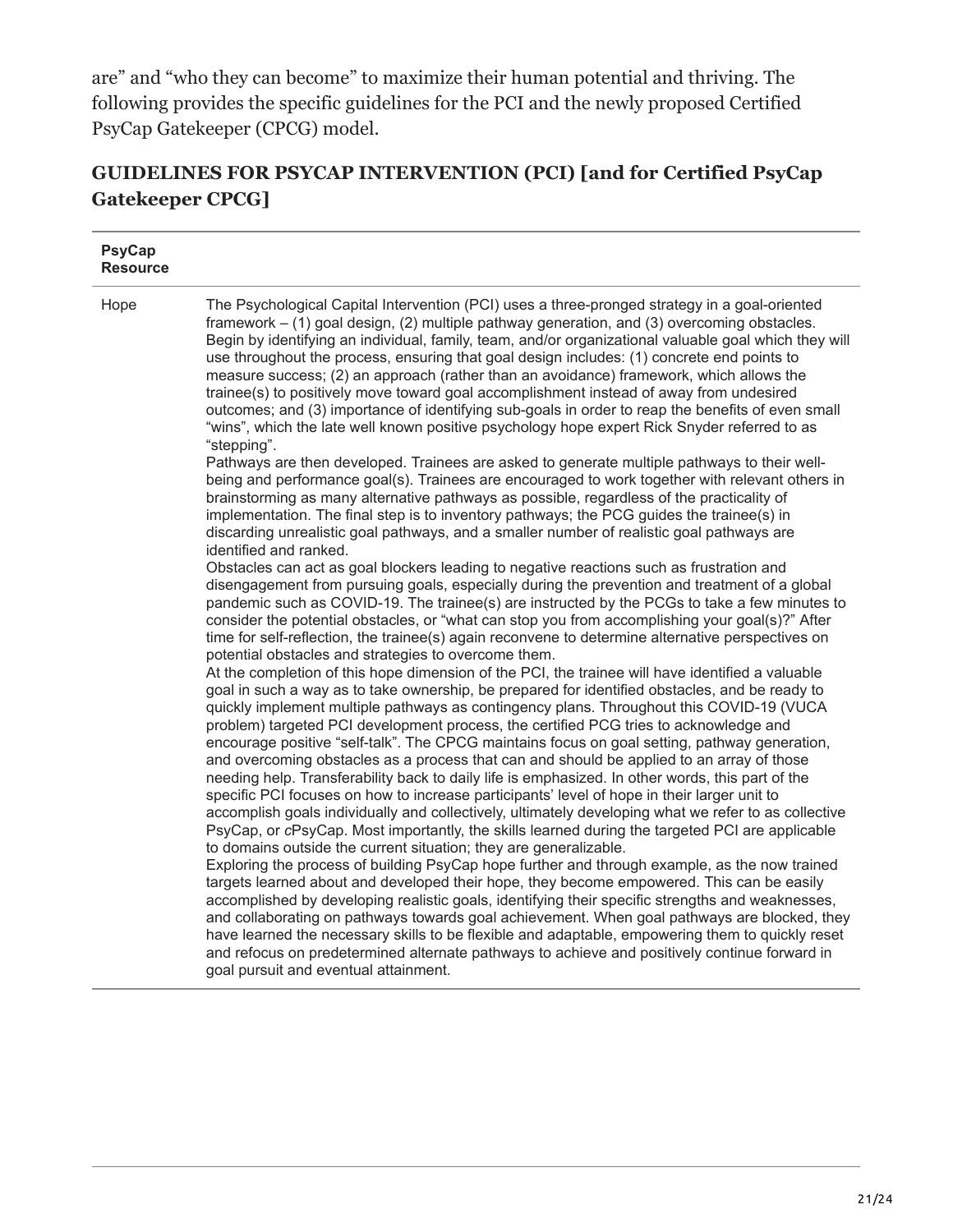#### **PsyCap Resource**

| Efficacy<br>(Confidence) | World renown social psychologist Albert Bandura is credited for the theoretical foundation and<br>developmental process for building efficacy or confidence. When developing PsyCap, efficacy<br>was arguably the most criteria-meeting and academically accepted of the four components. The<br>efficacy input into our PCI largely draws from Bandura's widely recognized taxonomy of sources<br>of efficacy. These include: (1) task mastery or success, (2) modeling or vicarious learning, (3)<br>social persuasion and positive feedback, and (4) physiological and/or psychological arousal.<br>Besides these Bandurian sources of efficacy, the PCI also incorporates his emphasis on the role<br>that goal-orientation and framing plays in building efficacy. In addition, there is extensive<br>academic literature that evolves efficacy from an individual or self-asset, to the collective (e.g.,<br>families, teams, and organizations) through similar collective efficacy development.<br>The PCG would encourage the family/team/organizational members to discover and evaluate<br>where there may be natural talents, where personality factors match efficacy requirements (e.g.,<br>choosing the family/team optimist to keep optimism high during COVID-19, the family/team<br>pessimist to assist with identifying potential goal obstacles, etc.). The PCG engages in allowing<br>participants to experience and model success, and through social persuasion and arousal, are all<br>aimed at accomplishing the goals set earlier in the development of PsyCap hope. This efficacy<br>building process elicits positive emotions and builds the participants confidence and also<br>collectively the family's/team's/organization's confidence, to generate and implement plans to<br>attain the set goals.<br>The PCG and family/team/organizational members serve as role models for this efficacy-building<br>process. Bandura asserts that the perceived expertise and the relevance of models are key to<br>determining the magnitude of influence. As described under the hope input into the PCI, when<br>participants generate pathways, inventory resources required for goal accomplishment, and<br>identify sub-goals as milestones or stepping goals to accomplishment, they have created an<br>imaginal, implicit successful experience related to the COVID-19/VUCA situation, providing a<br>much needed sense of control in an otherwise VUCA context that may be overwhelming. This<br>modeled success builds a social contagion effect that can spread through the<br>family/team/organization. The members are able to visualize accomplishing each step toward<br>their goal with the guidance of the PCG. In other words, in this input into the PCI, trainees gain<br>implicit task mastery and in real time experience success to enhance their individual and<br>collective efficacy in the pandemic and VUCA context.<br>Exploring the process of building PsyCap efficacy further and through example, as the trainees<br>learn about their strengths and weaknesses, they begin to build collective self-awareness. This<br>includes an understanding of inherent personality factors, responses to stress (and different<br>stressors), and coping mechanisms (domain and, if required, diagnosis specific). Those self-<br>aware also can develop specific evidence-based practices to increase their confidence by<br>focusing on task mastery (i.e., using appropriate coping skills), positive feedback and social |
|--------------------------|------------------------------------------------------------------------------------------------------------------------------------------------------------------------------------------------------------------------------------------------------------------------------------------------------------------------------------------------------------------------------------------------------------------------------------------------------------------------------------------------------------------------------------------------------------------------------------------------------------------------------------------------------------------------------------------------------------------------------------------------------------------------------------------------------------------------------------------------------------------------------------------------------------------------------------------------------------------------------------------------------------------------------------------------------------------------------------------------------------------------------------------------------------------------------------------------------------------------------------------------------------------------------------------------------------------------------------------------------------------------------------------------------------------------------------------------------------------------------------------------------------------------------------------------------------------------------------------------------------------------------------------------------------------------------------------------------------------------------------------------------------------------------------------------------------------------------------------------------------------------------------------------------------------------------------------------------------------------------------------------------------------------------------------------------------------------------------------------------------------------------------------------------------------------------------------------------------------------------------------------------------------------------------------------------------------------------------------------------------------------------------------------------------------------------------------------------------------------------------------------------------------------------------------------------------------------------------------------------------------------------------------------------------------------------------------------------------------------------------------------------------------------------------------------------------------------------------------------------------------------------------------------------------------------------------------------------------------------------------------------------------------------------------------------------------------------------------------------------------------------------------------------------------------------------------------------------------------------------------------------------------------------------------------------------------------------------------------------------------------------------------------------------------------------------------------------------------------------------------------------------------------------------------------------------------------------------|
|                          | persuasion, modeling, vicarious learning, and physiological and psychological arousal through<br>physical and mindfulness exercises.                                                                                                                                                                                                                                                                                                                                                                                                                                                                                                                                                                                                                                                                                                                                                                                                                                                                                                                                                                                                                                                                                                                                                                                                                                                                                                                                                                                                                                                                                                                                                                                                                                                                                                                                                                                                                                                                                                                                                                                                                                                                                                                                                                                                                                                                                                                                                                                                                                                                                                                                                                                                                                                                                                                                                                                                                                                                                                                                                                                                                                                                                                                                                                                                                                                                                                                                                                                                                                         |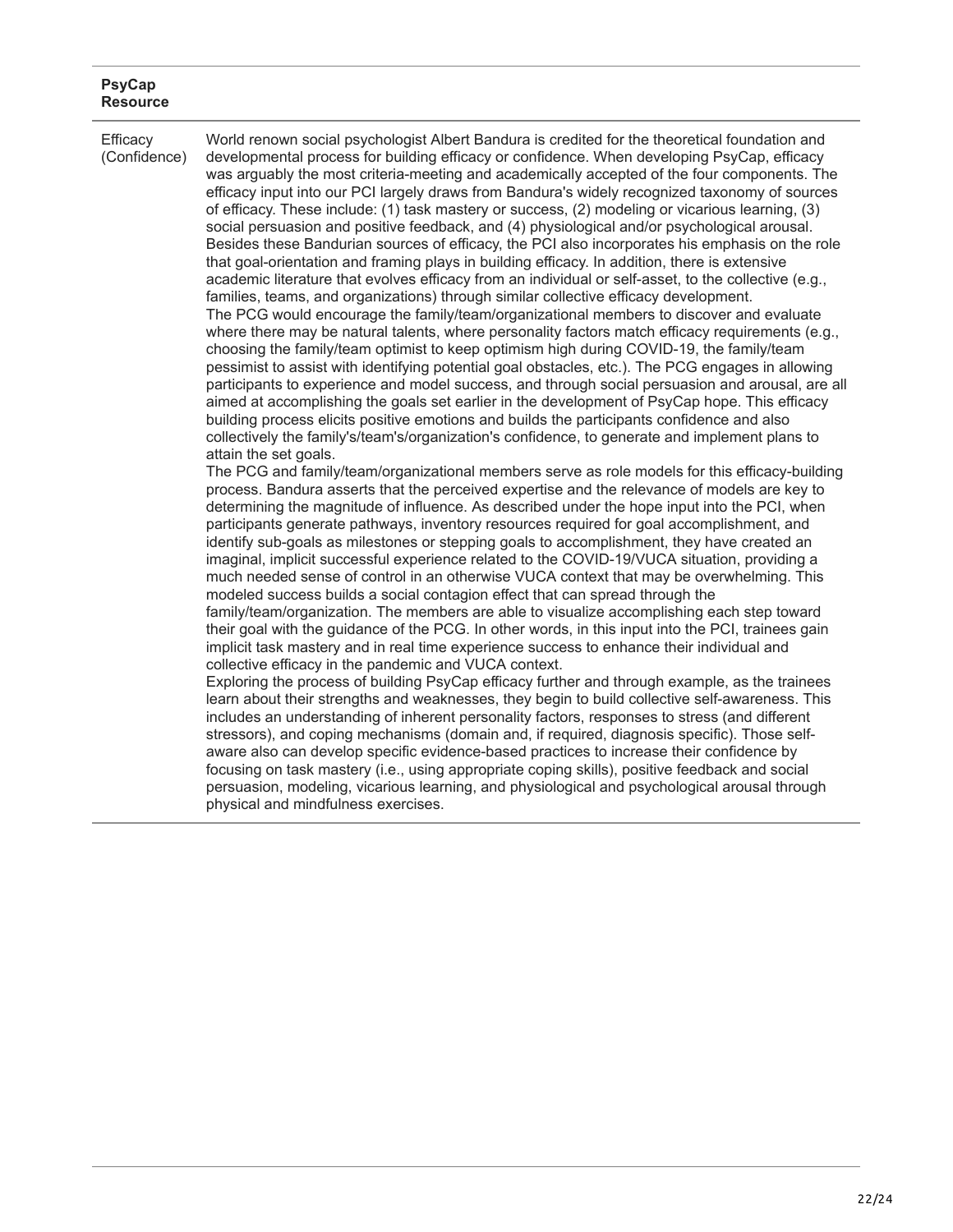#### **PsyCap Resource**

Resilience There are three major recognized components of resilience attributed to the work of well-known developmental psychologist Ann Masten: asset factors, risk factors, and influence processes. In the PCI, these components are discussed at the individual level but can also be easily adapted to the collective level (family, team, and organizational). Assets refer to factors that increase resiliency (e.g., education, experience, cooperation, and social support). Masten's research, as well as others, has found that resilience factors can be developed, managed, and accelerated. The most effective development strategies were found to be based upon enhancing assets, and proactively avoiding risky, potentially adverse events. The resilience input into our PCI, led by the PCG, focuses on developing and changing perceptions of influence through cognitive, emotional, and behavioral processes. Highly resilient people are characterized by a staunch view of reality. Thus, as the resilience input into our COVID-19/VUCA specific PCI strategy, participants identify a recent setback. This can be major (e.g., recent COVID-19 outbreak or diagnosis) or minor (VUCA related stressors) requiring the development of new coping strategies. Participants are then instructed by the PCG to write their immediate reactions to the identified setback. The PCG then elaborates on examples of a staunch view of reality and an ideally resilient process for mentally framing/re-framing a setback. This may include what is within the trainee's control, out of her/his control, and various options for taking corrective, hopefully collective (i.e., the whole family, team, organizational) action. In affecting the perception of influence in building resiliency, cognitive processes are employed to frame the setback(s) in terms of impact, control, and options associated with the participant's goals set for hope/efficacy development. Trainees are asked by the PCG to repeat and practice these new processes on additional relevant setbacks at school/work/home. The repetition reinforces learned cognitive processes which perpetuate the development of not only resiliency, but also "realistic" optimism. This is a good demonstration of the interactive, synergistic nature of the PsyCap positive resources. Trainees are encouraged by the PCG to practice anticipating and addressing setbacks associated with goals in the hope building process, again related to the COVID-19/VUCA context. When participants more accurately frame a setback in terms of true impact (e.g., an inconvenience vs. a tragedy), control, and options, they are more apt to not only bounce back from a setback but may be able to attain levels even above where they started. Thus, going beyond the original level of the trainee's well-being and performance after a setback is central to the collective resiliency input in the specific PCI development process. Exploring the process of building PsyCap resilience further and through example, having identified strengths and weaknesses will further explore assets, influences and control. When adversity does strike, trainees learn how to quickly deploy previously identified assets and assess which factors are currently within and outside their control. Finally, the trainees try to mitigate and proactively strategize how to circumvent the obstacles and identified risk factors which may impede their bouncing back and beyond.